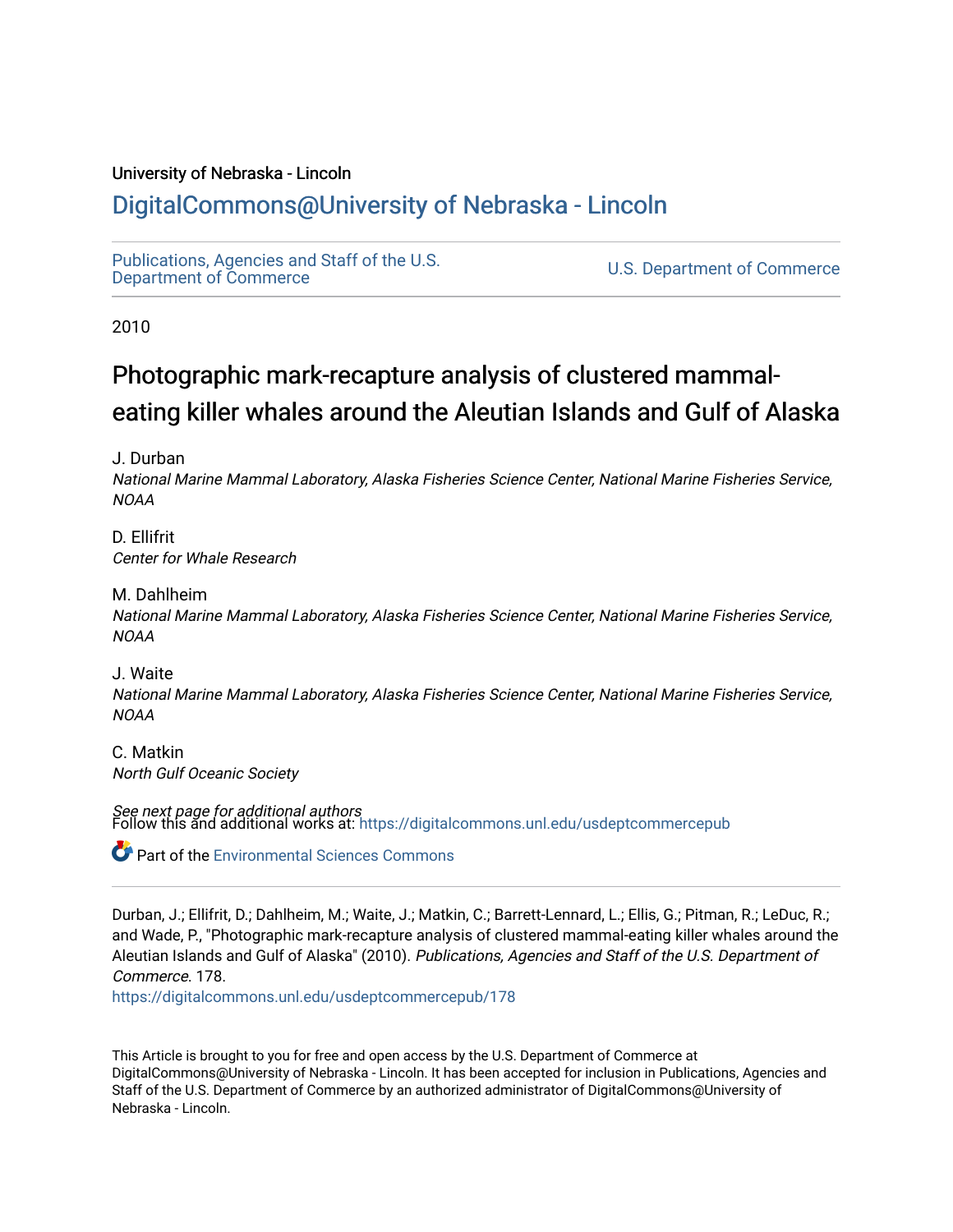# Authors

J. Durban, D. Ellifrit, M. Dahlheim, J. Waite, C. Matkin, L. Barrett-Lennard, G. Ellis, R. Pitman, R. LeDuc, and P. Wade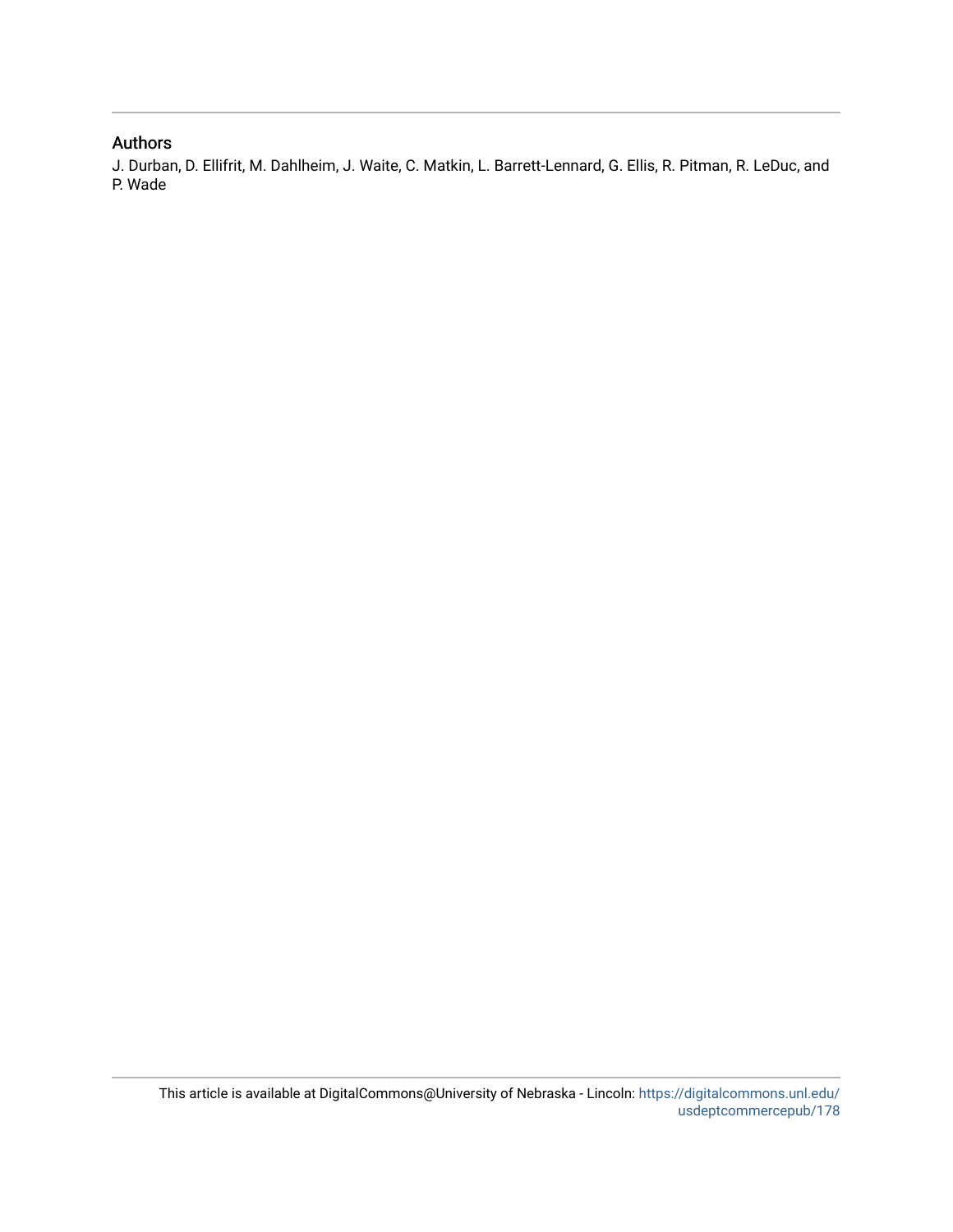## ORIGINAL PAPER

# Photographic mark-recapture analysis of clustered mammal-eating killer whales around the Aleutian Islands and Gulf of Alaska

J. Durban • D. Ellifrit • M. Dahlheim • J. Waite • C. Matkin • L. Barrett-Lennard • G. Ellis • R. Pitman • R. LeDuc • P. Wade

Received: 22 July 2009 / Accepted: 18 March 2010 / Published online: 6 April 2010 © US Government 2010 This article is a U.S. government work, and is not subject to copyright in the United States.

Abstract We used photographic mark-recapture methods to estimate the number of mammal-eating ''transient'' killer whales using the coastal waters from the central Gulf of Alaska to the central Aleutian Islands, around breeding rookeries of endangered Steller sea lions. We identified 154 individual killer whales from 6,489 photographs collected between July 2001 and August 2003. A Bayesian mixture model estimated seven distinct clusters (95% probability interval  $= 7-10$ ) of individuals that were differentially covered by 14 boat-based surveys exhibiting varying degrees of association in space and time. Markov Chain

Communicated by M. E. Hauber.

J. Durban  $(\boxtimes) \cdot M$ . Dahlheim  $\cdot$  J. Waite  $\cdot$  P. Wade National Marine Mammal Laboratory, Alaska Fisheries Science Center, National Marine Fisheries Service, NOAA, 7600 Sand Point Way NE, Seattle, WA 98115, USA e-mail: John.Durban@noaa.gov

C. Matkin North Gulf Oceanic Society, 3430 Main Street, Homer, AK 99603, USA

D. Ellifrit Center for Whale Research, 355 Smuggler's Cove Road, Friday Harbor, WA 98250, USA

L. Barrett-Lennard Vancouver Aquarium Marine Science Center, PO Box 3232, Vancouver, BC V6B 3X8, Canada

#### G. Ellis

Pacific Biological Station, Fisheries and Oceans Canada, 3190 Hammond Bay Road, Nanaimo, BC V9R 5K6, Canada

R. Pitman - R. LeDuc Southwest Fisheries Science Center, National Marine Fisheries Service, NOAA, 8604 La Jolla Shores Drive, La Jolla, CA 92037, USA Monte Carlo methods were used to sample identification probabilities across the distribution of clusters to estimate a total of 345 identified and undetected whales (95% probability interval  $= 255-487$ ). Estimates of covariance between surveys, in terms of their coverage of these clusters, indicated spatial population structure and seasonal movements from these near-shore waters, suggesting spatial and temporal variation in the predation pressure on coastal marine mammals.

#### Introduction

There is growing interest in the ecosystem role of apex predators, particularly in their ability to effect top–down forcing on ecosystem dynamics through predation (Pace et al. [1999](#page-15-0)). Killer whales (Orcinus orca) are a top marine predator, with a worldwide distribution (Dahlheim and Heyning [1999\)](#page-14-0). In the far North Pacific waters of the western Gulf of Alaska, Aleutian Islands and Bering Sea, predation by killer whales has recently been suggested as a possible cause for the declines in abundance of several marine mammal species, notably endangered Steller sea lions (Eumetopias jubatus) and sea otters (Enhydra lutris) (Estes et al. [1998](#page-14-0); Springer et al. [2003;](#page-15-0) Williams et al. [2004](#page-15-0)). Although there is considerable disagreement over the evidence supporting this hypothesis (Demaster et al. [2006](#page-14-0); Mizroch and Rice [2006](#page-15-0); Trites et al. [2007;](#page-15-0) Wade et al. [2007](#page-15-0); Springer et al. [2008](#page-15-0); Estes et al. [2009\)](#page-14-0), this debate has highlighted the need for additional empirical data and robust inference on the role of killer whales as predators within these marine ecosystems.

Killer whales in the North Pacific have been categorized into sympatric lineages that display differences in genetic composition (Stevens et al. [1989;](#page-15-0) Hoelzel and Dover [1990](#page-14-0);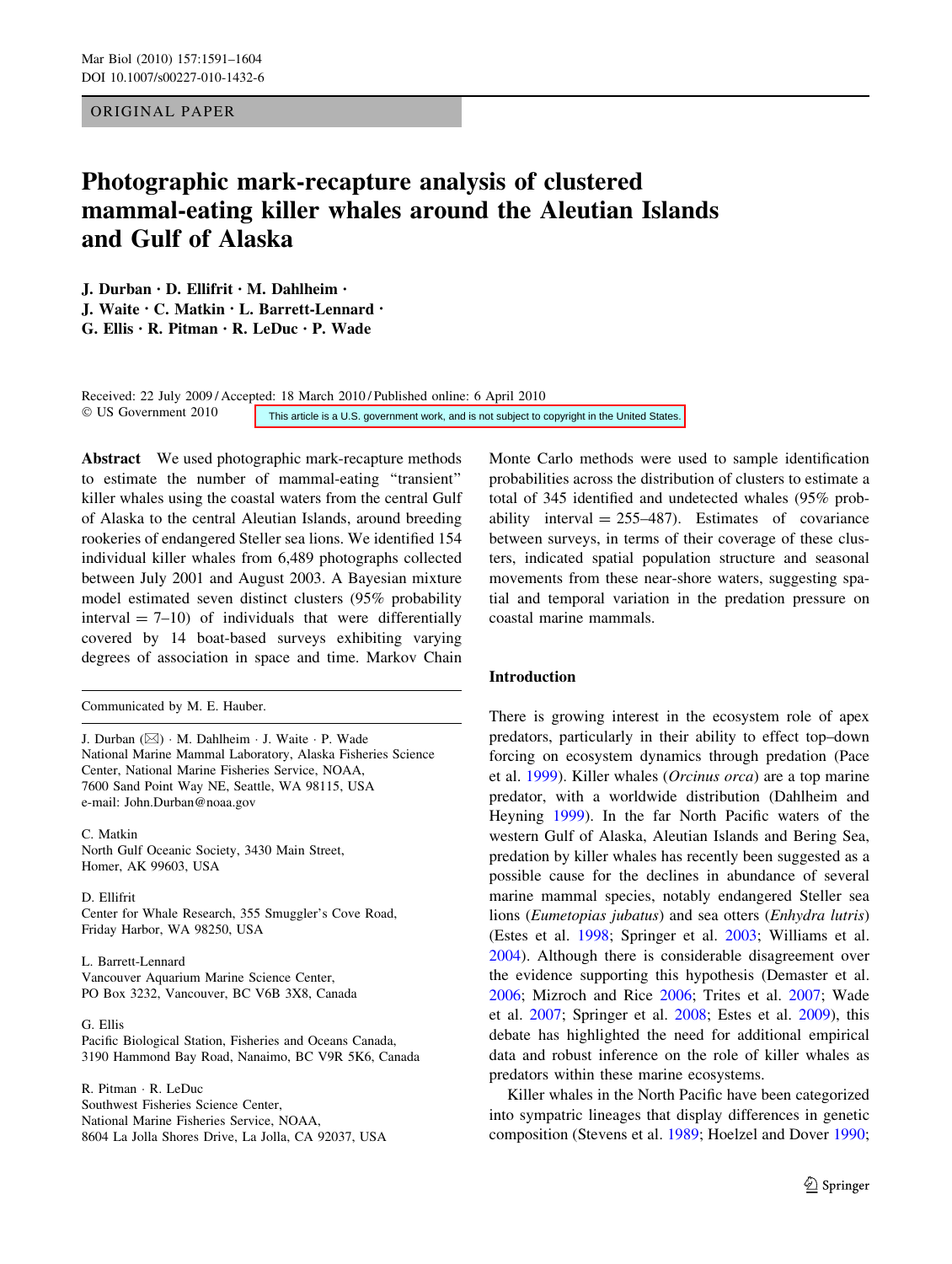Hoelzel et al. [1998](#page-14-0), [2002;](#page-14-0) Barrett-Lennard [2000\)](#page-13-0), morphology (Baird and Stacey [1988;](#page-13-0) Ford et al. [2000](#page-14-0)), vocalizations (Ford [1989](#page-14-0); Barrett-Lennard et al. [1996](#page-13-0); Deecke et al. [2005\)](#page-14-0) and social structure (Bigg et al. [1990](#page-13-0); Baird and Whitehead [2000](#page-13-0); Parsons et al. [2009\)](#page-15-0). These lineages function as separate ecotypes and exhibit distinct prey specializations, with ''residents'' and ''offshores'' feeding on fish, and ''transients'' on marine mammals (Ford et al. [1998;](#page-14-0) Saulitis et al. [2000;](#page-15-0) Herman et al. [2005](#page-14-0); Krahn et al. [2007](#page-14-0)). Owing to these prey preferences, the different killer whale ecotypes will have differing roles in the dynamics of marine ecosystems. However, useful inference about ecosystem dynamics has been constrained by the absence of precise abundance estimates for killer whales (Guenette et al. [2006\)](#page-14-0).

Killer whales can be individually recognized from natural markings, and in several areas of the northeast Pacific accessible populations of residents have been enumerated in long-term photo-identification censuses since the early 1970s, using individual variability in the shape of the dorsal fin, pigmentation of the adjacent saddle patch and naturally acquired scarring (Dahlheim et al. [1997;](#page-14-0) Matkin et al. [1999](#page-14-0); Ford et al. [2000\)](#page-14-0). Photo-identification catalogs have also been compiled for the transients using similar markings (Black et al. [1997](#page-14-0); Dahlheim et al. [1997;](#page-14-0) Ford and Ellis [1999](#page-14-0); Matkin et al. [1999\)](#page-14-0) but the difficulties of encountering transients on a regular basis have prevented precise counts of abundance during any given time interval. Furthermore, although killer whales have been relatively well documented for the coastal waters of the northeast Pacific, relatively few data exist for the more remote waters of the far North Pacific, requiring a sampling approach to abundance estimation (Zerbini et al. [2007](#page-15-0)).

Mark-recapture is a well-developed sampling method for estimating the size of wildlife populations (Chao [2001](#page-14-0)), and photographic mark-recapture methods have been used to estimate the abundance of a number of populations of whales and dolphins (Wilson et al. [1999](#page-15-0); Stevick et al. [2003;](#page-15-0) Calambokidis and Barlow [2004](#page-14-0); Durban et al. [2005](#page-14-0)). In the traditional ecological framework, the researcher controls the capture mechanism and thus the individual probability of being caught (Otis et al. [1978](#page-15-0); Seber [1982](#page-15-0)). However, when working with cetaceans in remote marine environments, which are costly and difficult to survey, the design is generally more observational. Surveys may be setup for various purposes, and the researcher cannot easily control the probability of inclusion in a photo-identification sample. Additionally, cetacean populations tend to be structured by complex social organization, with heterogeneous ranging patterns between individuals (Lusseau et al. [2006\)](#page-14-0). Therefore, depending on their spatial and temporal arrangement, the survey samples tend to cover different subsets of the population, with some overlap (Durban et al. [2005](#page-14-0)). Killer whales present a special case of heterogeneity because they typically travel in matrilineal groups that can remain stable in composition for long periods of time, on the scale of years for transients (Baird and Whitehead [2000](#page-13-0)) to generations for residents (Parsons et al. [2009](#page-15-0)). Therefore, heterogeneity is likely to be represented by groups of whales, each with different capture (or in this case ''identification'') probabilities by different surveys. This clearly complicates the relationship between recapture rate and abundance, and has the potential to produce biased estimates of abundance using conventional mark-recapture models (Carothers [1973a](#page-14-0), [b](#page-14-0); Otis et al. [1978\)](#page-15-0).

In this study we tailored mark-recapture models to fit the key interactions between clustered capture probabilities and non-random surveys to estimate the abundance of mammal-eating killer whales using the coastal waters from the central Gulf of Alaska to the central Aleutian Islands around the breeding rookeries of the endangered western stock of Steller sea lions (Loughlin et al. [1992\)](#page-14-0). Our estimate was based on photo-identification samples that utilized natural markings to identify individual killer whales, and we applied mark-recapture models to these data to estimate the number of individuals that remained undetected. Model fitting was accomplished using Markov chain Monte Carlo (MCMC) sampling within a Bayesian statistical framework (e.g. Durban and Elston [2005](#page-14-0)), allowing inference to be based on full probability distribution for population size that effectively communicated both the extent and shape of the uncertainty (e.g., Wade [2000](#page-15-0); Durban and Elston [2005](#page-14-0)).

#### Methods

#### Survey data

Photo-identification data were collected within an area of approximately 220,000 km<sup>2</sup> of the near-shore waters of the Aleutian Islands and western Gulf of Alaska (Fig. [1\)](#page-4-0). This area was designed to cover much of the known haul-out range of the endangered western stock of Steller sea lions in US waters (Loughlin et al. [1992](#page-14-0)) from the Kenai Peninsula in the east ( $\sim 60^{\circ}$ N, 150°W) to Amchitka Pass in the central Aleutians ( $\sim$  52°N, 178°W). In summer, Steller sea lions are thought to primarily forage in relatively close proximity to their rookeries and haulouts (Merrick and Loughlin [1997\)](#page-14-0) and therefore our surveys covered the area within 60 km of land. Photo-identification surveys were conducted over a 26-month period between July 2001 and August 2003, with survey effort confined to the summer months between May and August in each year. Our abundance estimates correspond to the number of whales that used this study area during these times, and we make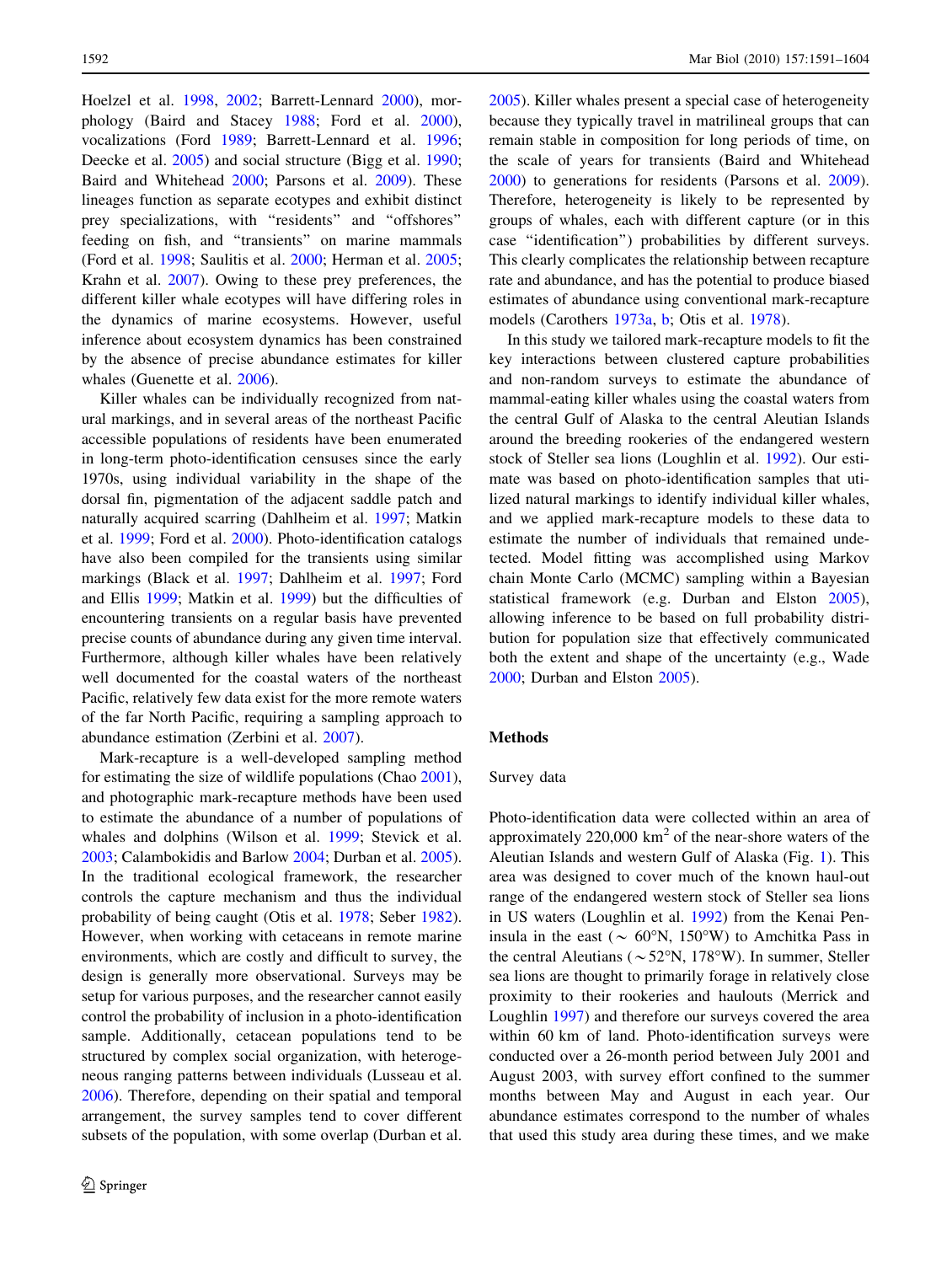<span id="page-4-0"></span>Fig. 1 Map of the study area, defined by rectangular strata (light shading, numbered 1–16) covering the coastal waters of the Gulf of Alaska and Aleutian Islands. Each data point (sold circle) represents the location of a single encounter with a group of mammal-eating ''transient'' killer whales



no explicit assumption as to how this estimate relates to the total population to which these animals belong. Also, it is not assumed that all of these individuals were present in the area for the entire survey period.

Photo-identification data were obtained from 14 different surveys (Table [1](#page-5-0)), differing in their spatial and temporal coverage within the survey area. The widest geographic coverage was obtained during three line-transect surveys (01LT, 02LT, 03LT), one each summer (Zerbini et al. [2007\)](#page-15-0), which defined the extent of the overall survey area. These were dedicated surveys to assess killer whale distribution and abundance, and employed large ships to sample the entire study area following track-lines that were randomly placed in a saw-tooth pattern. The ship diverted from the track-line to photograph any killer whale groups that were sighted. To ensure equal area coverage for the linetransect methodology, the survey area was stratified into 16 strata (Fig. 1), which are useful here for describing the spatial coverage of the other surveys (Table [1](#page-5-0)).

Dedicated killer whale surveys were also conducted as part of focused research efforts in two near-shore areas: one in the eastern Aleutian Islands (strata 10, 11 and 12), and one in the western Gulf of Alaska between the Kenai Fjords and Kodiak (strata 1, 2 and 3). Surveys in each year (01EA, 02EA, 03EA, 03FP in the eastern Aleutians; 01KK, 02KK, 03KK in the Kenai/Kodiak region) were conducted using chartered fishing vessels (Matkin et al. [2007\)](#page-14-0). Daily or multiday research trips were repeatedly conducted over several weeks in each summer, and survey effort was targeted in areas that killer whales were known or expected to use. Killer whale photographs were also collected on an opportunistic basis from other oceanographic and biological research platforms that were operating in the study area in the summer of 2002: 02AH (Sinclair et al. [2005](#page-15-0)), 02MF (Waite et al. [2002\)](#page-15-0); 02MA (LeDuc [2004](#page-14-0)); and 02TX (Sease and Gudmundson [2002\)](#page-15-0) (Table [1](#page-5-0)).

On all surveys, killer whale identification photographs were taken using 35-mm SLR cameras equipped with Fuji Neopan 1600 black and white film, or with digital SLR cameras shooting high resolution images. To standardize data collection, only the left side of each whale was photographed, specifically the dorsal fin and adjacent saddle patch that are individually distinctive (Fig. [2\)](#page-5-0), and all the individuals in each group were photographed when possible.

#### Mark-recapture samples

The focus of this study was to estimate the abundance of transient killer whales. However, most of the killer whale groups encountered within this study area were of the resident lineage (Zerbini et al. [2007](#page-15-0)). We therefore needed to identify groups of transients before using data from only these groups in the subsequent analyses. Identification to lineage was based on a combination of molecular genetic analysis of biopsy samples collected during the surveys and assessments of morphology based on examination of the photographic data collected from each group of whales (Matkin et al. [2007;](#page-14-0) Zerbini et al. [2007](#page-15-0)). The photographic assessments were conducted independently by two of the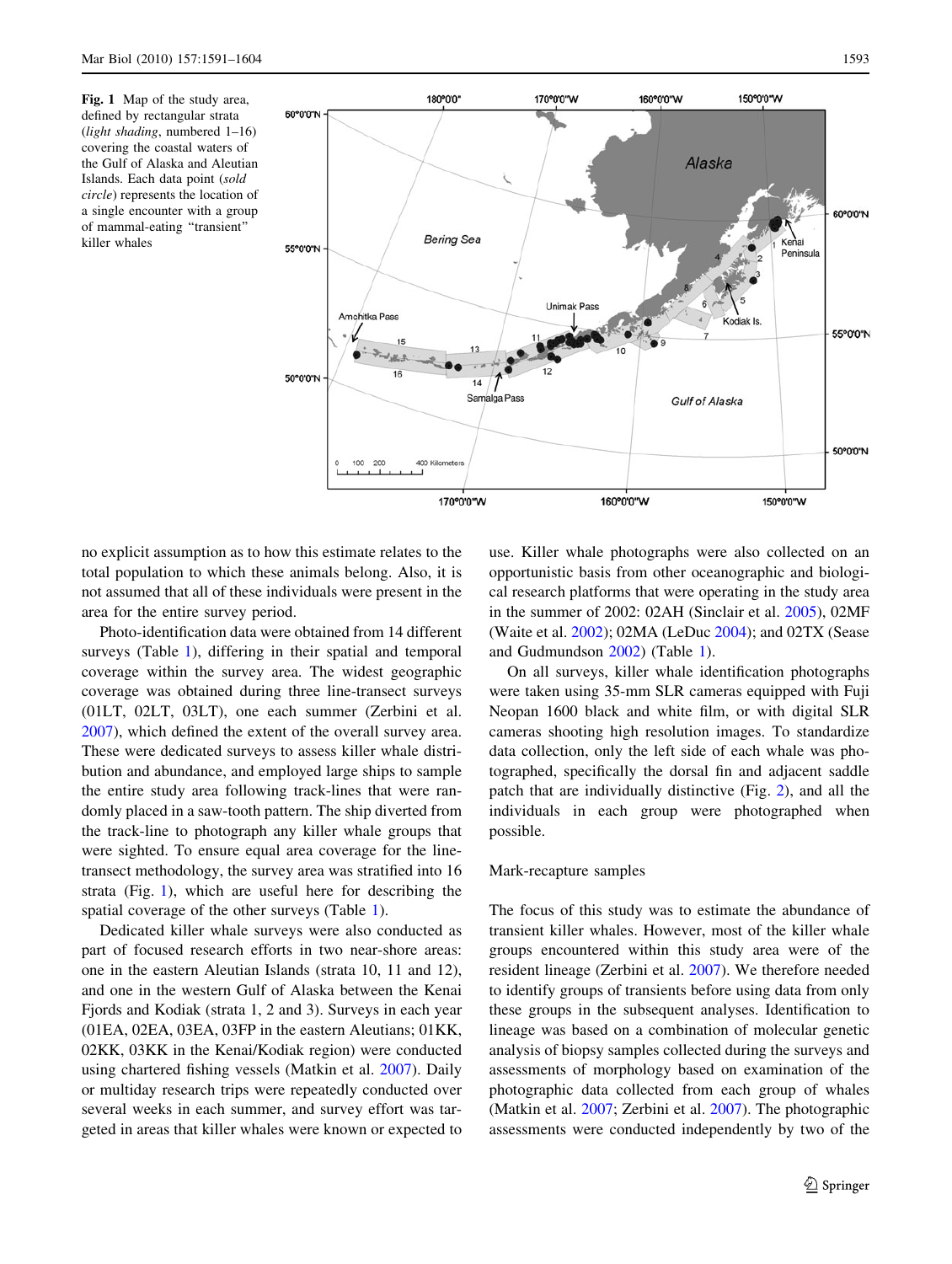| Survey | Strata with encounters         | # Encounters | # Photographs | Images |                  |                |                | Individuals    |                 |  |
|--------|--------------------------------|--------------|---------------|--------|------------------|----------------|----------------|----------------|-----------------|--|
|        |                                |              |               | Total  | Q2               | Q <sub>3</sub> | Q4             | Primary marks  | Secondary marks |  |
| 01LT   | 2, 9, 10, 11, 12, 14           | 7            | 779           | 928    | 3                | 62             | 127            | 8              | $\overline{7}$  |  |
| 01KK   |                                | 5            | 78            | 101    |                  | 22             | 22             | 3              | 3               |  |
| 01EA   | 11                             |              | 48            | 54     | 3                | 12             | 24             | 1              | 2               |  |
| 02AH   | 11, 12                         | 4            | 305           | 404    | 7                | 77             | 67             | 17             | 7               |  |
| 02LT   | 12, 14                         | 3            | 370           | 489    | 7                | 95             | 68             | 8              | 7               |  |
| 02MA   | 3, 11, 12                      | 3            | 52            | 57     |                  | 6              | $\mathbf{1}$   | $\overline{c}$ | $\Omega$        |  |
| 02MF   | 11                             |              | 52            | 95     | $\boldsymbol{0}$ | 5              | $\overline{c}$ | 5              | $\overline{0}$  |  |
| 02KK   | $\mathbf{1}$                   | 8            | 430           | 592    | 15               | 112            | 94             | 6              | 2               |  |
| 02EA   | 11, 12                         | 4            | 368           | 544    | 13               | 104            | 184            | 8              | 8               |  |
| 02TX   | 11                             |              | 57            | 113    | 4                | 11             | 20             | 4              | 4               |  |
| 03FP   | 10, 12                         | 11           | 1,503         | 1,928  | 43               | 442            | 471            | 38             | 21              |  |
| 03LT   | 10, 11, 12, 16                 | 4            | 307           | 436    | 5                | 129            | 62             | 11             | $\overline{c}$  |  |
| 03KK   | 1                              | 7            | 189           | 252    | 3                | 47             | 43             | 5              | 4               |  |
| 03EA   | 11                             | 4            | 394           | 496    | 5                | 99             | 217            | 13             | 7               |  |
| Total  | 1, 2, 3, 9, 10, 11, 12, 14, 16 | 63           | 4,932         | 6,489  | 110              | 1,223          | 1,402          | 129            | 74              |  |

<span id="page-5-0"></span>Table 1 Summary data for each of the 14 surveys from which photo-identification data were collected

The strata with encounters are spatially referenced in Fig. [1.](#page-4-0) Only high-quality images were used, where Q2 indicated a usable image of the saddle region only, Q3 indicated a usable fin only and Q4 indicated both the fin and saddle in useable quality. Primary marks consisted of notches in the dorsal fin that could be used alone to uniquely identify individuals. Secondary markings included oval scars, saddle patch pigmentation patterns, linear scars on the saddle patch and variation in dorsal fin shape, and were used in combination to identify individuals if primary marks did not exist

Fig. 2 Photographs showing examples of natural markings used to identify individual killer whales. Notches in the dorsal fin (a) were considered primary markings that could be used to uniquely identify individuals. Secondary makings such as oval scars (a, b), saddle patch pigmentation patterns (c), linear scars on the saddle patch (c) and variation in dorsal fin shape (a, b, c) were used in combination to identify individuals. Some individuals were not deemed to be sufficiently distinctive for long-term matches (d), but subtle secondary markings allowed them to be distinguished within the group

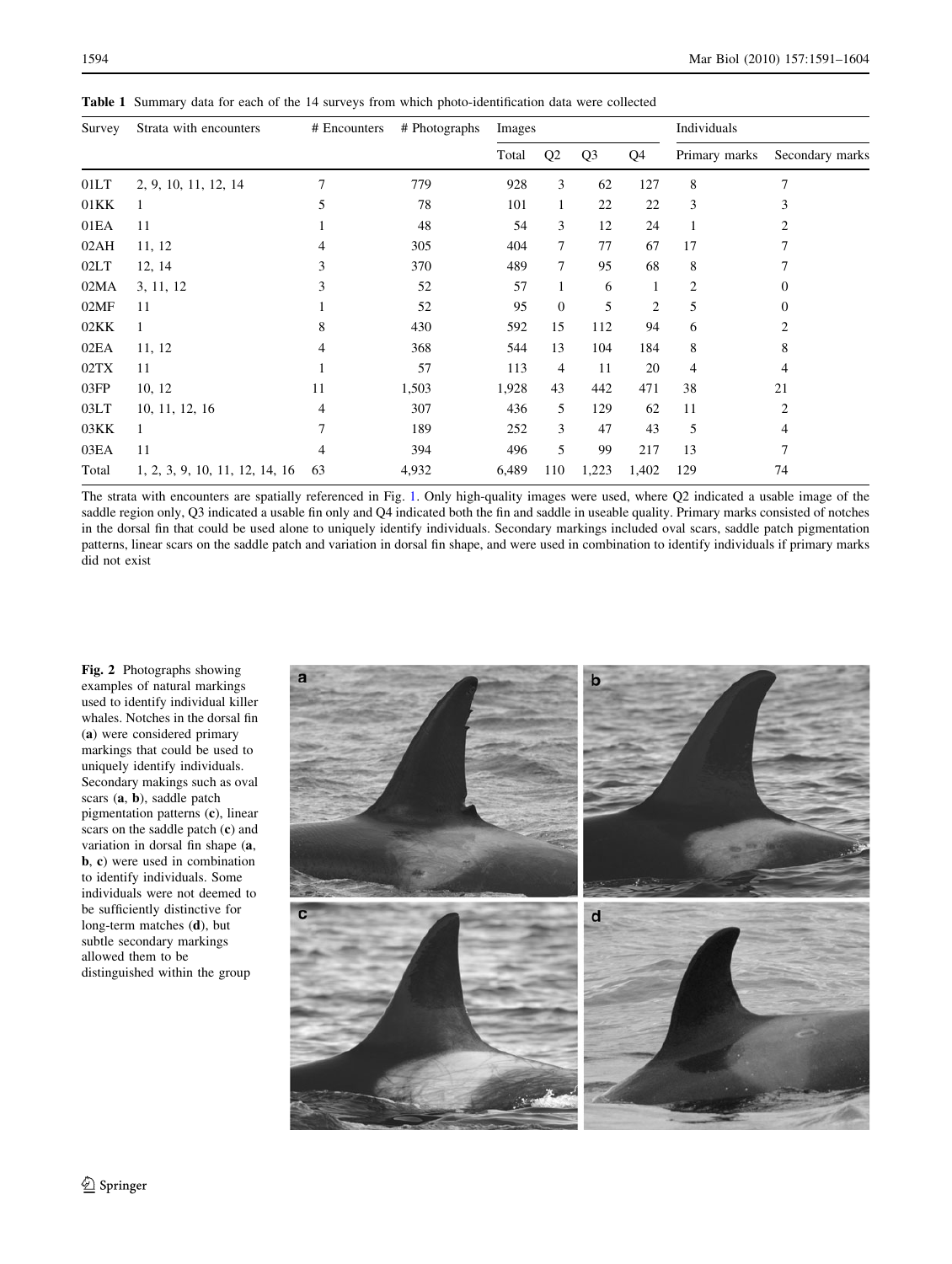authors (JW, MD). Chemical analyses of fatty acids, stable isotopes and organochlorines from the same biopsy samples have demonstrated that the animals genetically identified as transients in this area had chemical signals that were consistent with a diet of marine mammals (Herman et al. [2005;](#page-14-0) Krahn et al. [2007\)](#page-14-0). This dietary specialization is also supported by direct observations of transients preying solely on marine mammals in this area (Matkin et al. [2007\)](#page-14-0).

To minimize erroneous documentation of markings (i.e. individual identity), all photographic identifications were subject to a quality grading process. Because identifying features on both the dorsal fin and saddle patch were used, this grading scheme reflected the quality of both of these body parts in the image. Specifically, a grade of 4 indicated that the both the fin and saddle were displayed in usable quality; 3 indicated a usable fin only (e.g., animal not surfacing high enough to display most of the saddle); 2 indicated a usable saddle only (e.g., the dorsal fin was not framed in the image); and 1 indicated that neither feature was usable. The utility of the images was assessed based on a combination of image size, focus, angle and clarity due to image exposure and was judged by whether it could be used to document the smallest of distinguishing marks on a hypothetical individual.

The mark-recapture procedure required natural markings that were sufficiently distinct to allow for reliable repeat identifications over time. Therefore, we scored the markings present on each individual to determine which were distinctively marked. Specifically, each photograph was scored for the presence or absence of five key features: distinctive dorsal fin shape, notches in the dorsal fin, distinctive saddle pigmentation pattern, scratches on the saddle and oval scars on the saddle (Fig. [2\)](#page-5-0). These marks were classified as either primary or secondary, relating to their utility for defining individual distinctiveness. Notches in the dorsal fin were considered to be a primary mark, as they have been shown to persist with little changes for many years in free-ranging killer whales (Ford et al. [2000](#page-14-0)). The size, shape and position of notches in the dorsal fin make them a distinguishing feature that can be reliably documented even in a wide variety of photographic lighting conditions. The other mark-types were conservatively considered to be secondary marks because of uncertainty over their longevity and because their reliable documentation is conditional on the light quality in the photographic image. Specifically, many of the photographed whales possessed oval scars on the saddle patches that are thought to be caused by cookie-cutter sharks, Isistius sp. (JD and RP, unpublished data). These are deep scars that will most likely be visible for at least several years. However, even though photographs were selected for useable exposure in the quality grading procedure, the detail of these scars can be relatively hard to see in low and flat light. Because of the subjectivity involved, guidance about which whales possessed distinctive fin and saddle shapes was based on soliciting independent expert opinion from a number of the authors who are experienced in viewing killer whales (GE, DE, MD, JW, JD).

Individuals were defined to be distinctively marked if they possessed either a minimum of one primary mark or two secondary marks, and only distinctively marked individuals were used in the mark-recapture analysis. Each individual was assigned a unique identification number, and individual identity was assigned by comparing candidate photographs to an updated catalog of unique individuals. However, because repeated photographs of the same individual varied in photographic quality, the capture histories for each whale were constructed based on a combined query of both the quality grades for each photograph and the individual distinctiveness scores, to minimize identification errors. Specifically, an identification was only considered usable if the one primary or two secondary distinctive features were documented on a part of whale (dorsal fin, saddle or both combined) that was graded to be usable quality.

#### Mark-recapture models

We constructed a matrix of identification histories  $X_{S\times n}$ with elements  $x_{ii}$  taking the values 1 or 0 to indicate whether or not each individual  $j = 1,...,n$  was identified during each of the  $i = 1,...,S = 14$  surveys. These binary data were assumed to constitute the outcome of independent Bernoulli trials, conditional on identification probabilities  $p_{ij}$ . The aim of mark-recapture abundance estimation was to predict the number of individuals that remained undetected, using information on the n observed individuals. This was achieved by augmenting the observed data matrix to include  $n_0 = N-n$  rows of zeros corresponding to the unobserved individuals from a total population of size N, with the dimension of  $n_0$  being predicted directly from the model for the observed data by assuming the same probability model for unobserved individuals  $p_{ii}$ ,  $j = n+1...n + n_0$ , as for observed individuals  $p_{ii}$ ,  $j = 1...n$  (Durban and Elston [2005](#page-14-0)). Emphasis was therefore placed on models to describe the observation process generating the identification probabilities.

A consequence of our non-uniform and opportunistic survey effort was that the probability of identification likely varied between individuals and across sampling occasions. We assumed the population was demographically closed over this 2-year period and modeled variability in identification probability through just two types of main effect: survey effects and individual effects. These effects were incorporated into a linear logistic model for the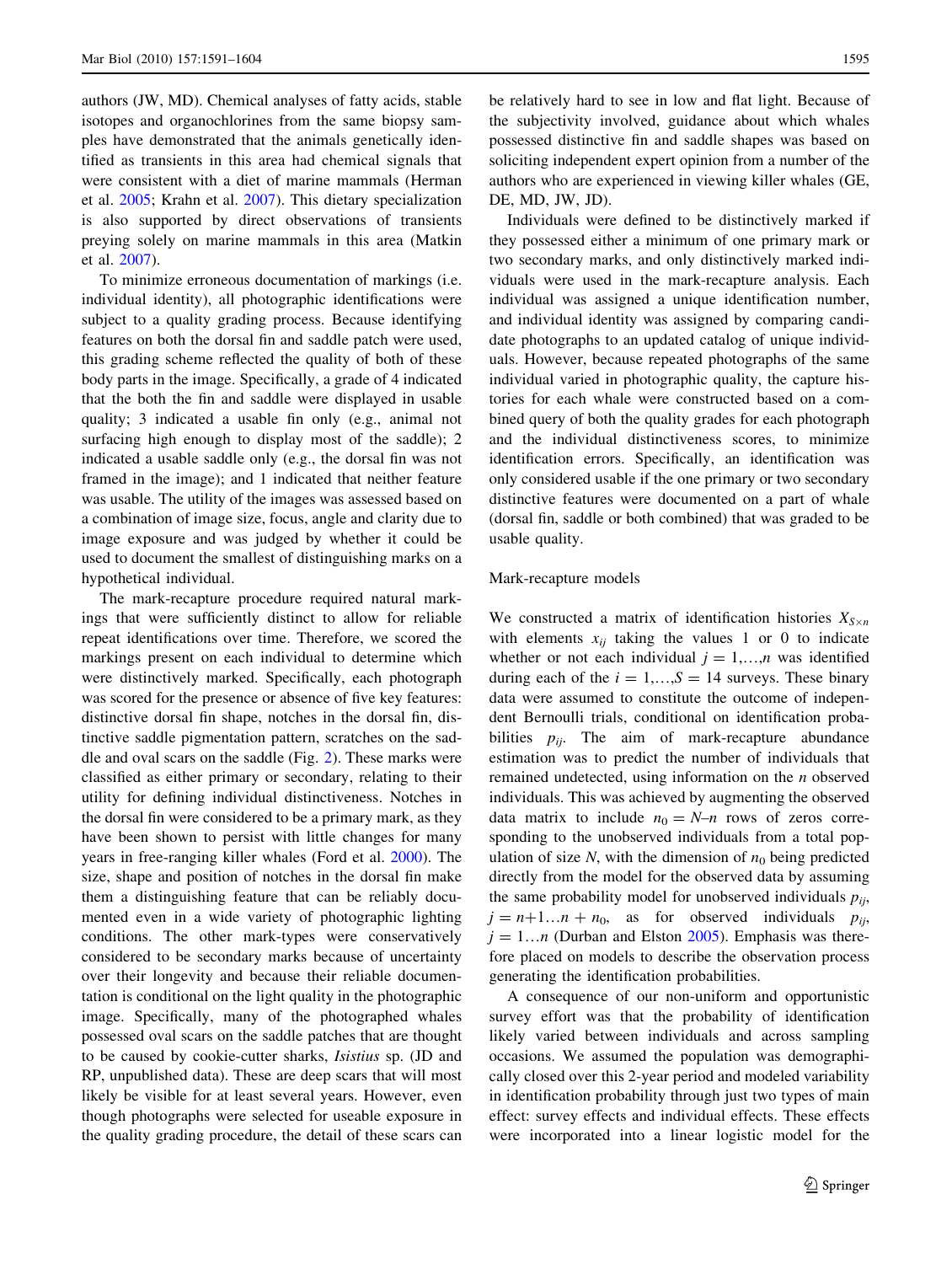<span id="page-7-0"></span>identification probability (Pledger [2000\)](#page-15-0) where the most general model takes the following form:

$$
\ln\{p_{ij}/(1-p_{ij})\} = \mu + \alpha_i + \theta_j + \lambda_{ij}
$$

where  $\mu$  is an overall constant representing the average identification probability,  $\alpha_i$  is the main effect depending on the survey i,  $\theta_i$  is an individual effect and  $\lambda_{ii}$  represents the interaction of individuals across surveys. The general model, labeled  $M_{\alpha\beta\lambda}$ , could be simplified to form a variety of alternative model forms. If we removed the interaction term  $\lambda$ , this became an additive model where the individual effects were constrained to vary in a parallel fashion across surveys ( $M_{\alpha\theta}$ ). We could further simplify the model by removing either or both of the main effects terms to result in a model depicting only survey  $(M_{\alpha})$ , or individual  $(M_{\theta})$ variability in identification probability, or no systematic variability around an average identification probability  $(M<sub>0</sub>)$ . The full model and its various submodels are listed in Table 2.

## Hierarchical Bayesian formulation

To ensure parameter identifiability, we adopted a random effects approach for modeling these parameters by assuming an underlying common distribution to describe variability in effects across surveys, individuals and their interaction (Coull and Agresti [1999;](#page-14-0) Dorazio and Royle [2003\)](#page-14-0). This random effects formulation was specified within a Bayesian statistical framework, where the underlying common densities were conveniently specified by prior distributions (Fienberg et al. [1999;](#page-14-0) Durban and Elston [2005\)](#page-14-0). We modeled the individual effects as clustered effects by adopting a mixture model for  $\theta$ , where the underlying density of the effects was approximated by a mixture of distributions (West [1992\)](#page-15-0). Specifically,  $\theta$  was

Table 2 The estimated mean square predicted error (MSPE) inferring the fit of each model to the photo-identification data, along with the posterior median (95% probability interval) estimate for the number of clusters of individuals from the three models with mixture components, and the abundance of distinctively marked individuals, N, for all models

| Model                     | $\ln\{p_{ij}/(1-p_{ij})\}$                 | <b>MSPE</b> | <b>Clusters</b> | N             |  |  |  |
|---------------------------|--------------------------------------------|-------------|-----------------|---------------|--|--|--|
| $M_0$                     | μ                                          | 0.17        |                 | 333 (272-426) |  |  |  |
| $M_{\gamma}$              | $\mu + \alpha_i$                           | 0.16        |                 | 315 (257-400) |  |  |  |
| $M_{\theta}$              | $\mu + \theta_i$                           | 0.17        | $1(1-2)$        | 335 (271-433) |  |  |  |
| $M_{\alpha\theta}$        | $\mu + \alpha_i + \theta_i$                | 0.16        | $1(1-2)$        | 317 (258-411) |  |  |  |
| $M_{\gamma\theta\lambda}$ | $\mu + \alpha_i + \theta_i + \lambda_{ii}$ | 0.05        | $7(7-10)$       | 275 (210-372) |  |  |  |

The model parameter  $\mu$  is an overall constant representing the average identification probability,  $\alpha_i$  is a main effect for each survey i,  $\theta_i$  is an individual effect and  $\lambda_{ii}$  represents the interaction of individuals across surveys

assumed from a mixture of C Normal component distributions:

$$
\theta_j = \sum_{k=1}^C w_k N(0, \sigma^{\theta}).
$$

The  $w_k$  were mixture weights, which summed to 1, indicating the probability of belonging to mixture,  $k = 1, \ldots, C$ . Instead of a separate effect for each individual, the model therefore specified a separate effect for clusters (mixtures) of individuals. The mixtures themselves were defined by hyper-parameters specifying the mean and standard deviation of the Normal components. The use of the overall mean  $\mu$  in the additive logistic model conveniently resulted in centering of the effects  $\theta$  around zero, and the component means could therefore be set at zero. We assigned a common standard deviation hyper-parameter to describe the variability between the components' effects  $\sigma^{\theta}$ , but to allow non-zero effects to emerge  $\sigma^\theta$  was assigned a uniform prior distribution between 0 and 10. Examination of later results shows that this prior standard deviation was much greater than the corresponding posterior standard deviation.

We also modeled the individual by survey interactions as clustered effects. However, because surveys were typically not randomly or uniformly placed in space or time, we also attempted to describe possible dependencies between the surveys in terms of similarities in the specific clusters that were covered by each survey. To describe the association between the 14 surveys, the prior distribution for  $\lambda$  was taken to be a multivariate Normal distribution, stratified into  $q = 14$  dimensions (Fienberg et al. [1999\)](#page-14-0):

$$
\lambda_{ij} = \sum_{k=1}^C w_k N_{14}(0, \Sigma).
$$

This distribution was defined by the covariance matrix  $\Sigma$ of the order  $q * q$ , where the principal (left to right) diagonal element of this matrix was the estimate of the variance of the cluster effects for each of the 14 surveys, and the offdiagonal values represented covariances between pairs of surveys. A common covariance matrix was thus specified across clusters in order to learn about the covariances between surveys in terms of how they captured the effects of each cluster. For example, a cluster with high catchability in survey 1 would have high catchability in survey 3 if a positive covariance existed. We adopted the Wishart distribution as the prior for the inverse covariance matrix  $\Sigma^{-1}$  (Fienberg et al. [1999](#page-14-0)), which is specified in terms of a scale matrix  $B$  and a degrees of freedom parameter v. We set diagonal values of  $B = 1$  for the prior variance of the cluster catchability for each survey  $q$ , and the off-diagonals were assigned  $B = 0$  for a prior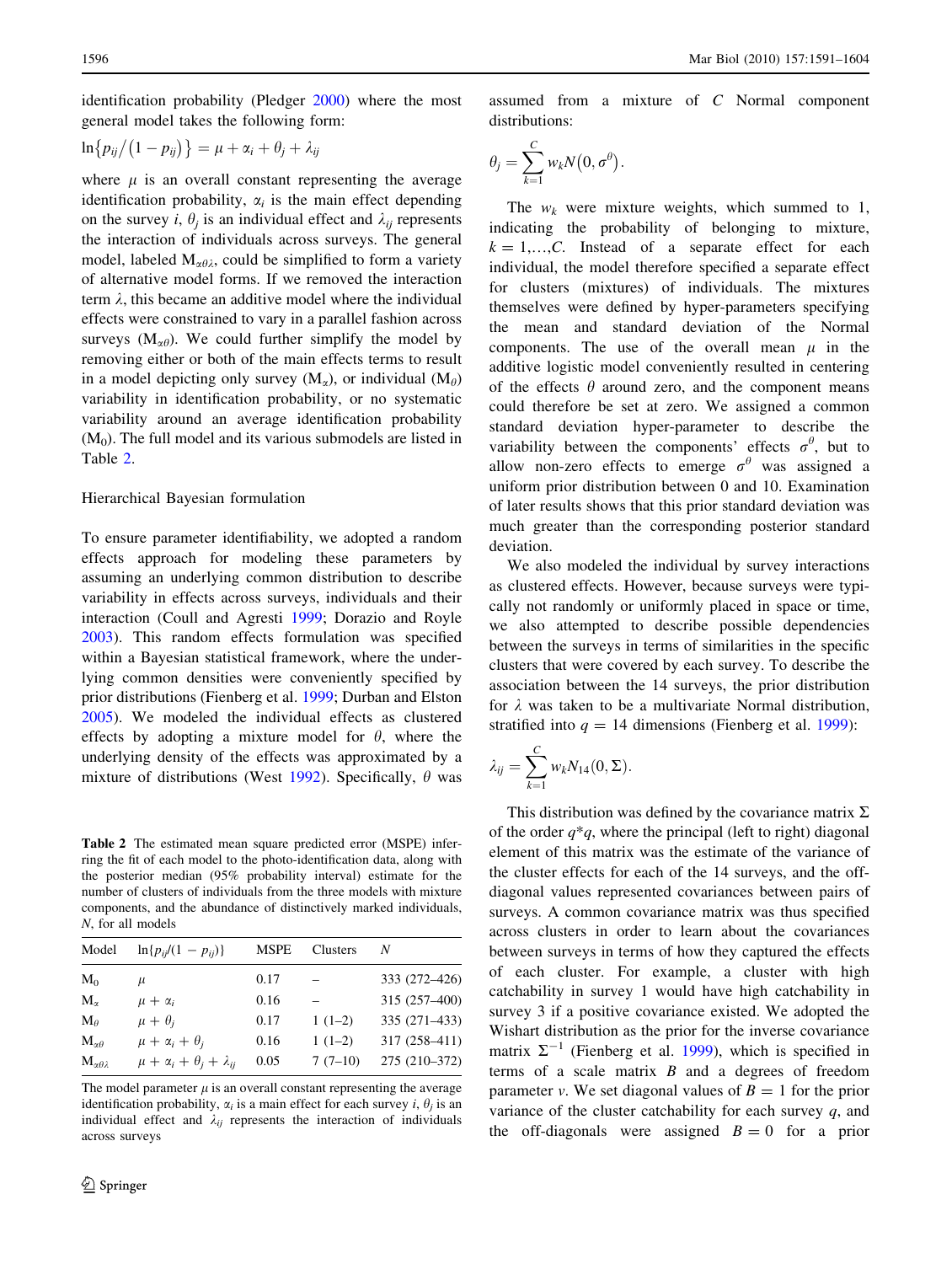assumption of no covariance between pairs of surveys. Larger values of  $\nu$  represent stronger belief, and we therefore adopted a value of  $v = q = 14$  to represent a vague prior and allow non-negative covariance values to emerge.

The allocation of individuals to clusters was not known and we instead took the approach of estimating the number of non-empty mixtures from a ceiling value by adopting a Dirichlet process prior (Escobar and West [1995;](#page-14-0) Dey et al. [1999\)](#page-14-0). For a ceiling of  $C$  potential mixtures, a set of  $C$ potential values of  $\theta_k$  and  $\lambda_{ik}$  for  $k = 1,...C$  were drawn from the baseline priors, with the size of the set corresponding to the anticipated maximum number of possible clusters. The most appropriate values  $\theta_k$  and  $\lambda_{ik}$  for each individual  $j$  were then selected using a Dirichlet vector of length C, with uniform elements for the mixture weights  $w_k$ . Because some of the C clusters may not have been appropriate for any of the observations (i.e., there may be empty clusters), the mixture weights  $w_k$  were chosen by the "stick-breaking" construction (Congdon [2003\)](#page-14-0):

$$
w_1 = r_1; w_k = (1 - r_1)(1 - r_2)...(1 - r_{k-1}) \quad k = 2,...C
$$

where  $r_1$ ,  $r_2$ ,... $r_{C-1}$  are random variables with prior mass equally spaced between zero and one. Specifically we assigned  $r_1, r_k$  with B(1,1) priors, where B(a,b) indicates a Beta distribution with mean  $m = a/(a + b)$  and variance  $\sum_{k=1}^{C} w_k = 1$ . This is known as a stick-breaking prior since  $v = m (1 - m)/(a + b + 1)$ . We set  $r<sub>C</sub> = 1$  to ensure that at every stage what is left of a stick of unit length is broken, and the length of the broken portion is assigned to the current value  $w_k$  (Dey et al. [1999](#page-14-0)).

In addition to the clustered individual effects, we also set prior distributions on the other terms in the model. We adopted a random effects formulation for the survey effects  $\alpha$ , with a continuous Normal distribution describing the variability in the degree to which each survey penetrated into the target population. As with the individual main effects, the prior distribution for the survey effects was also centered on zero with standard deviation  $\sigma^{\alpha}$  uniformly distributed between 0 and 10. Additionally, the overall mean level of capture probability,  $\mu$ , was assigned a vague Normal prior centered at zero with a large variance  $(= 100).$ 

In a Bayesian analysis the prior distributions are updated, conditional on the observed data, to produce a ''posterior'' probability distribution (Gelman et al. [1995](#page-14-0)). We used computer-intensive MCMC sampling to perform this updating and estimate a sample from the posterior distribution for each parameter of interest (Durban and Elston [2005\)](#page-14-0). To facilitate MCMC computation in the mixture models, we introduced indicator variables  $z_j$ , one for each individual  $j = 1,...,n$ , each indicating which component in

the mixture had generated the effect for each individual (Neal [2000](#page-15-0)). These cluster indicators were stochastic and modeled as latent variables. Conditional on the mixture weights w, each component of the indicator vector  $\zeta$  was independently drawn from the multinomial distribution with  $pr(z_i = k) = w_k$ . The indicators therefore took the values of  $k = 1...C$ , such that  $z_i = k$  indicated that the *j*th individual had been drawn from the kth component of the mixture. With repeated iterations in an MCMC chain, the average cluster allocation  $z_i$  attaching to individual j was taken over the candidate values assigned at each iteration of the chain, and variability in the sampled values represented uncertainty about mixture (or cluster) membership. The cluster indicators  $z_i$  for the unobserved individuals,  $j = n + 1,...,n_0$ , were drawn from the same Dirichlet process as the observed individuals. MCMC sampling across the distribution of candidate clusters therefore had the effect of smoothing the capture probabilities of observed individuals, and then using this smoothed distribution to predict the number  $n_0$  of unseen individuals. Variability in  $n_0$  was specified through a prior distribution for N, and the two were linked by the logical relationship  $n_0 = N-n$ . A discrete uniform distribution was adopted as the prior for  $N$ , with support over the interval between  $n$ and M. The posterior probabilities of discrete values for  $n_0$ and thus N were simply estimated from the relative frequency of different values in the MCMC sample. This posterior distribution not only indicates the most likely values, but also allows a crucial assessment of the associated uncertainty.

#### Model selection and evaluation

We employed the same MCMC simulation approach to generate predictive observations to compare the fit of the competing models using a posterior predictive criterion (Gelfand and Ghosh [1998\)](#page-14-0). For each model, we predicted a new set of data  $(X^{new})$  of the same dimensions as the observed data (*i* in 1,..., S and *j* in 1,..., *n*) by generating samples directly from the posterior distributions of the fitted model parameters. We then calculated a loss function that measured the discrepancy between the observed data, X, and the predicted data,  $X^{new}$ . As a loss function, we used the Mean Square Predicted Error (MSPE):

$$
MSPE = \sum_{i=1}^{S} \sum_{j=1}^{n} \left[ x_{ij}^{\text{new}} - x_{ij} \right]^2.
$$

As with other model selection methods, the predictive criterion achieves a compromise between the goodness-offit and a penalty for the number of free parameters in the model (Gelfand and Ghosh [1998](#page-14-0)). The model with the smallest criterion value was estimated to be the model that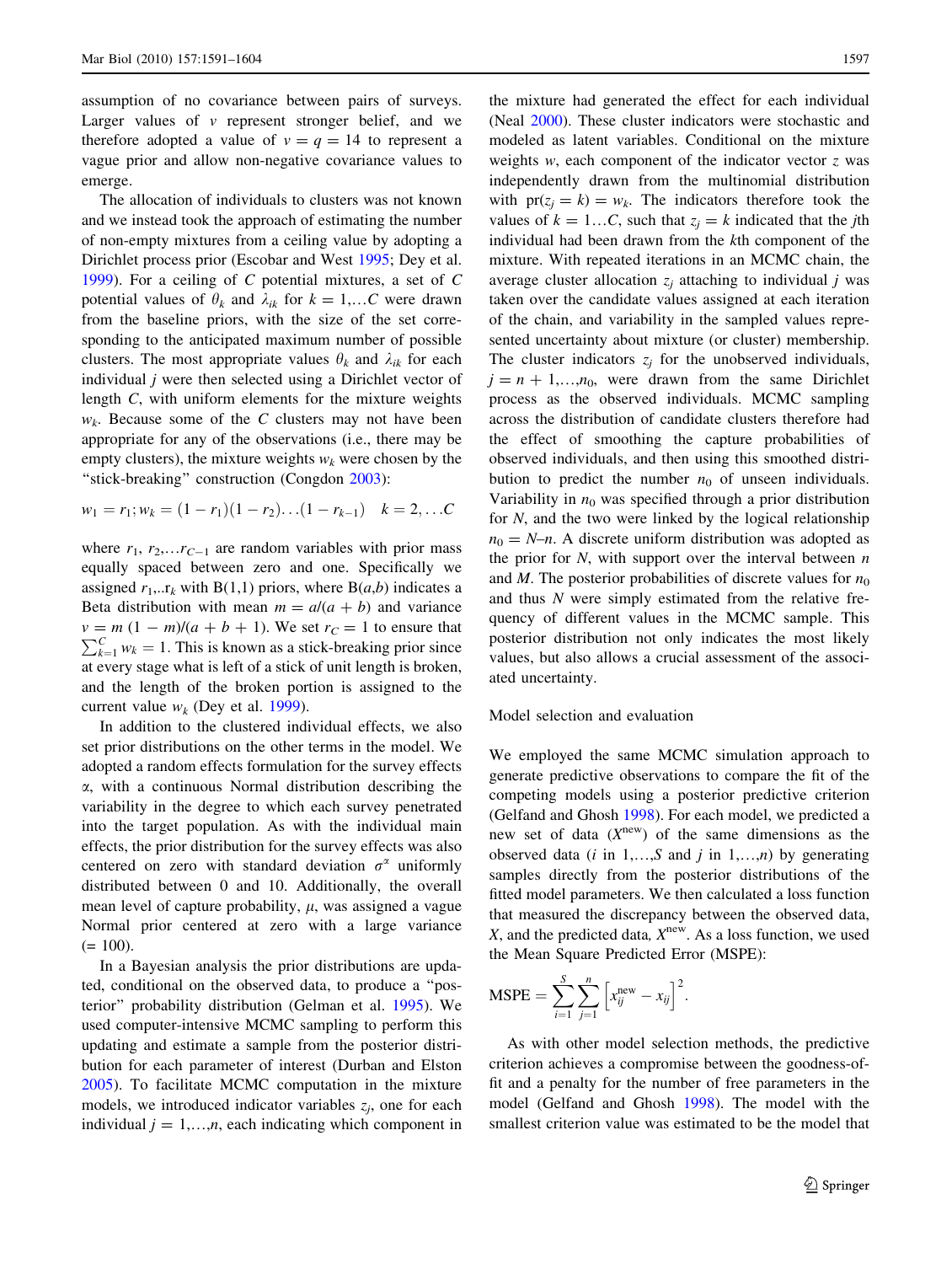would best predict a replicate dataset of the same structure as that currently observed. However, the predictive model selection criterion did not reveal whether the selected model could have plausibly generated the observed data. We, therefore, also adopted a posterior predictive approach for goodness-of-fit checking (Gelman et al. [1996](#page-14-0)) by calculating a discrepancy for both the observed data, X, and the predicted data,  $X<sup>new</sup>$ . Specifically, we adopted an individual-specific discrepancy measure  $d_i$  (Berkhof et al. [2003\)](#page-13-0) to check whether the capture histories of each individual *i* were well fitted by the probability model  $p$ 

$$
d_j(X) = \sum_{i=1}^{S} |x_{ij} - p_{ij}|
$$
  

$$
d_j^{\text{new}}(X^{\text{new}}) = \sum_{i=1}^{S} |x_{ij}^{\text{new}} - p_{ij}|.
$$

We assessed the magnitude of the discrepancies by comparing the posterior distributions of each  $d_j^{\text{new}}$  with the corresponding  $d_i$  for each individual j in 1,…,*n*.

For each model, we used the WinBUGS software (Lunn et al. [2000\)](#page-14-0) to simulate three simultaneous MCMC sequences from the posterior distribution for the model parameters, and the predictive distribution given these posteriors. We compared three MCMC sequences in order to identify and discard ''burn-in'' iterations prior to convergence of the chains (Brooks and Gelman [1998](#page-14-0)), and inference was based on 10,000 iterations following the burn-in. We adopted a ceiling of  $C = 30$  possible clusters when fitting the mixture models and  $M = 500$  potentially unobserved individuals, which was notably larger than the upper bounds for the respective posterior estimates.

#### Rescaling for non-distinctive individuals

Even with the use of high-quality photographs that allowed identification of individuals based on subtle markings, there remained some individuals that were not judged to be distinctive, even from a best quality  $(Q = 4)$  photograph (Fig. [2](#page-5-0)). Reliable identification histories over time could therefore not be constructed for such individuals, so they were not included in the mark-recapture analysis. However, it was necessary to have some estimate of the proportion of these individuals in the population to rescale the mark-recapture estimate upward to account for these nondistinctive animals.

From high-quality  $(Q = 4)$  photographs, all individuals could be distinguished from the other group members in a given encounter, based on at least one secondary mark (Wilson et al. [1999](#page-15-0)). Therefore, even though some individuals could not be matched over time, we could produce an estimate of this non-distinctive proportion of the population from the average number of individuals with and without distinctive markings documented from  $Q = 4$ photographs in each encounter. To account for the variability in this estimated proportion, we incorporated this mark-type rescaling step into the same Bayesian probability model as the mark-recapture estimation and used MCMC to sample jointly across both components. Specifically, the number of distinctly marked individuals was treated as a binomial sample from the total individuals documented from  $Q = 4$  photographs in each encounter, where the binomial probability represented the proportion of distinctive individuals  $(\pi)$ . A common proportion,  $\pi$ , was adopted to estimate the average across encounters, and we adopted a flat  $Beta(1,1)$  prior distribution with probability mass equally spaced between 0 and 1. The markrecapture and mark-rescaling components were linked to form a single probability model, by defining the overall abundance P to equal  $N/\pi$  and integrating the distribution to obtain discrete integers of P.

#### **Results**

Photo-identification data were collected from 63 encounters with transient killer whales in 9 of the 16 strata within this study area (Fig. [1;](#page-4-0) Table [1](#page-5-0)). These encounters were located across the full extent of the study area, but most were concentrated around the eastern Aleutians Islands (strata 10, 11 and 12). Assignment to the transient lineage was corroborated by genetic sequences (Matkin et al. [2007](#page-14-0); Zerbini et al. [2007\)](#page-15-0) from tissue samples directly collected from 52 (83%) of these encounters, with a further 5 encounters being designated through indirect association of individuals with directly sampled transient groupings. There were only six encounters from which these molecular tools could not be used, and determination was based solely on photographic assessment. The two independent analysts showed complete agreement in their classification as ''transients'' in these six cases and showed consistent ability to differentiate transient groups from the other sympatric killer whale lineages (Zerbini et al. [2007\)](#page-15-0). Furthermore, these photographic assignments were always consistent with genetic determinations for the 57 encounters with transients where genetic determinations were also available.

The 14 surveys varied in the quantity of data collected (Table [1\)](#page-5-0). Targeted surveys (e.g., 03FP) were most effective at encountering whales, whereas the opportunistic surveys (e.g., 02MF) often only produced sparse data, and the dedicated line-transect (LT) surveys were successful in encountering whales over a wider geographic area. In total, 4932 photographs were obtained, displaying 6,489 identification images (as there were often images of multiple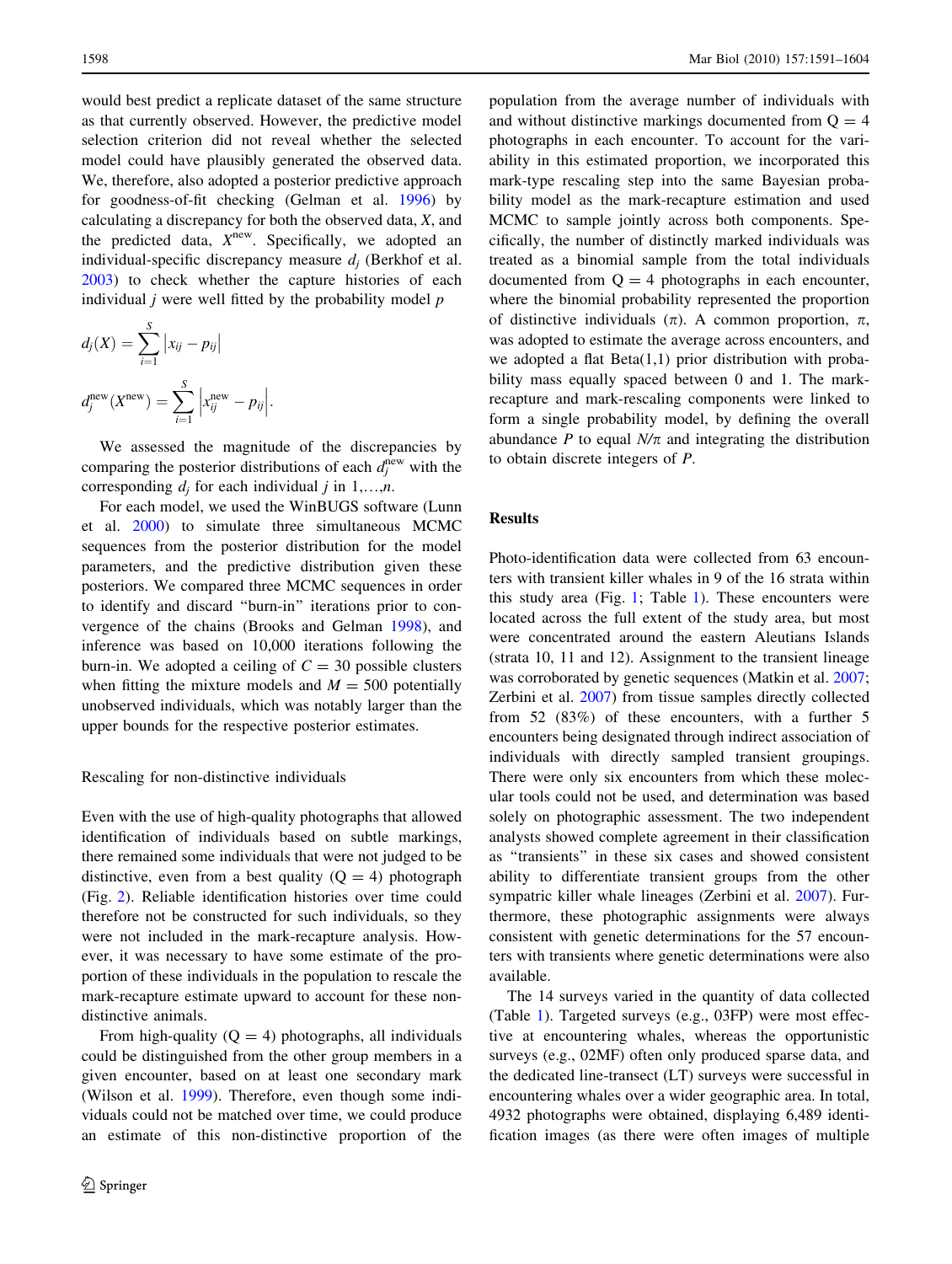whales identified within a single photographic frame). Just under half (2,735; 42%) of the images were judged to be of sufficient quality to attempt individual identifications, and 1,402 (51%) of these were high-quality photographs displaying both the fin and saddle patch.

The number of distinct individuals identified from each survey also varied widely, reflecting the differences in encounter rates and photographic effort (Table [1\)](#page-5-0). There were 203 individual identifications in total, the majority (129; 64%) from primary markings (notches in the dorsal fin), with 74 (36%) from a combination of two or more secondary markings. Although individuals were typically only identified from a single survey, there was some survey overlap, with 18, 11 and 3 individuals being identified from 2, 3 and 4 different surveys, respectively. No individuals were documented on more than four surveys. As a result, we identified a total of 154 different distinctly marked individuals. The rate of discovery of new individuals gradually decreased over the study period as individual matches between surveys were documented (Fig. 3). However, this rate did not level off to a stable asymptote, and there was clearly scope for undetected individuals.

There were significant differences in the fit of the five models to the observed data (Table [2\)](#page-7-0). Adding clustered individual effects alone to the base model produced no improvement in model fit ( $M_0$  vs.  $M_\theta$ ), and individuals were assigned to only a single most likely cluster, reflecting little evidence for clustered effects in individual main effects under this model. Adding survey effects alone did result in a slightly better fitting model ( $M_0$  vs.  $M_\alpha$ ). This reflected the widely different coverage provided by each survey, both in terms of geographic area and the intensity or duration of survey effort. Incorporating clustered individual effects in an additive fashion to survey effects did



Fig. 3 Cumulative individuals plotted against cumulative identifications, with data points (filled squares) presented for each survey in chronological sequence. The hypothetical 1:1 discovery rate (solid diagonal) is plotted for reference, and the three calendar years (2001, 2002, 2003) are separated by broken lines

not produce any further improvement in model fit  $(M_{\alpha}$  vs.  $M_{\alpha\theta}$ ), as once again the individuals were assigned to only a single cluster under this model. This demonstrated very little support for parallel variation in identification probabilities of different individuals over the 14 surveys. However, the full model  $(M_{\alpha\theta\lambda})$  incorporating survey effects, cluster effects, cluster by survey interactions and associations between surveys clearly predicted the observed data much more accurately than any of the alternative models, with less than a third of the predictive error of any of the other candidate formulations. Therefore, we based further inference on estimates from this model.

A maximum of 10 different clusters were sampled during the MCMC run for model  $M_{\alpha\beta\lambda}$ , with a modal (most probable) value of 7 and 95% probability intervals of 7–10 for the distribution of the number of non-empty clusters. Of the 154 distinctly marked individuals, 134 (87%) could be assigned to one of these seven specific clusters with high probability, with this cluster accounting for at least 95% of the discrete probability in the estimated posterior distribution for the cluster indicator z, and  $152 (99%)$  could be assigned to a dominant cluster with  $pr(z_i = k) > 0.5$ . This provided strong evidence for the existence of distinct groups or subpopulations and demonstrated the utility of allowing for non-parallel variability in the catchability of these different clusters by different surveys. In general, the individual identification histories were well fitted by the distributions of the corresponding mixture components, as the summed discrepancy value for the observed data for any individual was never larger than 3.04 (out of a possible 14 binary identification events) and averaged less than one (mean  $= 0.91$ , SD  $= 0.87$ ). Furthermore, the difference between the mean discrepancy value and the mean discrepancy value predicted under the model only averaged  $0.18$  (SD = 0.20), implying that the data could have been plausibly generated by the model.

The estimated covariances for the cluster by survey interaction terms indicated which surveys were positively or negatively associated in relation to the clusters that they covered (Table [3\)](#page-11-0). Of the 84 different pair-wise combinations of surveys, 51 (61%) had significant associations where the 95% probability intervals of the posterior distribution for the covariance  $\Sigma$  did not overlap with zero (no correlation). Of these, 27 (53%) represented negative associations and 24 positive correlations. The strongest covariance was negative, with a median estimate of  $-178$ (95% probability interval  $=$  -320 to -105) for the association between the 03EA and 03FP surveys. In fact, 7 of the 13 covariances involving the 03FP survey were significant, and all of these were negative. These negative associations were the result of most of the individuals identified by the 03FP survey (52 out of a total of 59) not being documented by any of the other surveys, and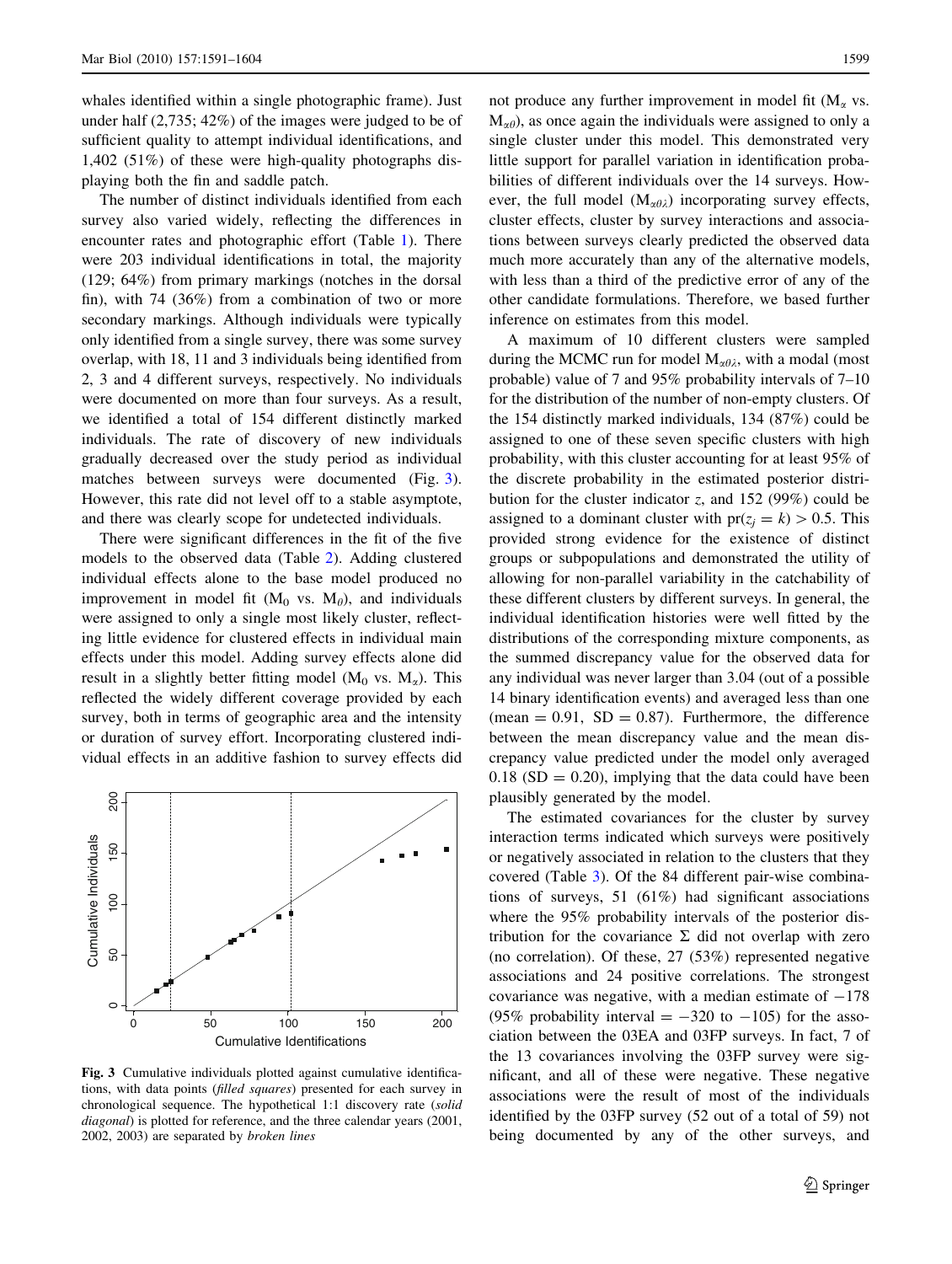|      | 01LT | 01KK | 01EA  | 02AH | 02LT  | 02MA | 02MF  | 02KK  | 02EA  | 02TX  | 03FP   | 03LT           | 03KK  | 03EA           |
|------|------|------|-------|------|-------|------|-------|-------|-------|-------|--------|----------------|-------|----------------|
| 01LT |      | $-8$ | 4     | 3    | $-15$ | 5    | $-4$  | $-11$ | 11    | 8     | 15     | 11             | $-13$ | $-3$           |
| 01KK |      |      | $-15$ | $-1$ | $-8$  | $-4$ | $-22$ | 15    | $-22$ | $-26$ | 35     | $-27$          | 19    | $-37$          |
| 01EA |      |      |       | $-8$ | 14    | 2    | 35    | $-13$ | 23    | 33    | $-51$  | 36             | $-17$ | 51             |
| 02AH |      |      |       |      | $-8$  | 1    | $-37$ | $-4$  | $-4$  | $-24$ | 28     | $-29$          | $-3$  | $-36$          |
| 02LT |      |      |       |      |       | $-2$ | 40    | $-3$  | 13    | 26    | $-78$  | 24             | $-4$  | 59             |
| 02MA |      |      |       |      |       |      | 1     | $-5$  | 4     | 4     | $-3$   | $\overline{4}$ | $-5$  | $\overline{4}$ |
| 02MF |      |      |       |      |       |      |       | $-11$ | 39    | 83    | $-125$ | 87             | $-19$ | 127            |
| 02KK |      |      |       |      |       |      |       |       | $-20$ | $-19$ | 23     | $-22$          | 20    | $-25$          |
| 02EA |      |      |       |      |       |      |       |       |       | 41    | $-58$  | 45             | $-27$ | 62             |
| 02TX |      |      |       |      |       |      |       |       |       |       | $-99$  | 77             | $-27$ | 105            |
| 03FP |      |      |       |      |       |      |       |       |       |       |        | $-100$         | 34    | $-178$         |
| 03LT |      |      |       |      |       |      |       |       |       |       |        |                | $-31$ | 111            |
| 03KK |      |      |       |      |       |      |       |       |       |       |        |                |       | $-39$          |
| 03EA |      |      |       |      |       |      |       |       |       |       |        |                |       |                |

<span id="page-11-0"></span>**Table 3** The off-diagonal elements of the covariance matrix  $\Sigma$ , showing the associations between pairs of surveys in terms of their similarity in coverage of specific clusters

The posterior median of each covariance is displayed and denoted in bold if the 95% probability intervals of the distribution did not encompass zero (no association)

therefore these 52 individuals were assigned to the same cluster with at least 95% probability, which represented the largest cluster estimated by the model. The 03EA survey was also involved in the strongest positive covariance (median  $= 137, 95\%$  probability interval  $=$ 53–235) with the 02MF survey. This is not surprising because both only had encounters in the same stratum (#11, Fig. [1](#page-4-0)). These surveys also had strong positive associations with the 02TX and 03LT surveys that also had encounters within this stratum, and these patterns defined a cluster of six individuals with high catchability across each of these surveys. A further cluster of 14 individuals was comprised of individuals that were also all identified in 03EA survey, with corresponding high catchability and positive associations with the 02EA and 02TX surveys.

Interestingly, the focused killer whale surveys in the Kodiak Island and Kenai Fjords region of the Gulf of Alaska (01KK, 02KK, 03KK) were involved in 21 (41%) of the significant associations. These were composed of positive associations between the three KK surveys, but negative associations with any of the other surveys with encounters in the Aleutians Islands. Of the 12 individuals that were documented in the KK area, none were documented in any of the surveys elsewhere and therefore all 12 were assigned to the same cluster with high catchability on the 01-03KK surveys and low catchability in others. The remaining three clusters were of similar size, ranging from 15 to 19 individuals. Two of these clusters comprised individuals that were identified by only one survey: 02LT (15 individuals) and 02AH (19 individuals), which generally had negative associations with other surveys. Finally, a cluster of 16 individuals was defined by identifications primarily in the 01LT survey, with all the individuals identified in this survey. However, there was some overlap of individuals with the 02EA, 03FP and 03LT surveys, corresponding to the positive (but weak associations) between 01LT and these surveys.

Without the cluster by survey interactions and covariance between surveys, the models with cluster effects ( $M_\theta$ ) and  $M_{\alpha\theta}$ ) produced only slightly higher abundance estimates than the corresponding simpler formulations  $(M_0$  and  $M_{\alpha}$ , respectively; Table [2\)](#page-7-0). This heterogeneity effect was small because of the limited support for more than one cluster in these formulations. A larger effect was seen through the addition of survey effects, which resulted in decreases in abundance estimates ( $M_0$  vs.  $M_\alpha$ :  $M_\theta$  vs.  $M_{\alpha\theta}$ ). However, an even larger decrease in estimates was achieved when the constraint of parallel survey effects across clusters was removed through the addition of cluster by survey interactions that allowed differential coverage of specific clusters by specific surveys. Because negative associations comprised the majority, and the strongest, of the significant associations between surveys, the  $M_{\alpha\theta\lambda}$ model resulted in the lowest estimate for the abundance of distinctively marked individuals (median  $= 275, 95\%$ probability interval  $= 210-372$ ). Note that this estimate was greater than the  $n = 154$  individuals that were actually observed, and less than the  $M = 500$  potentially unobserved individuals that were considered, with an estimated  $n_0 = 121$  (95% probability interval = 56–218) unobserved distinctive individuals.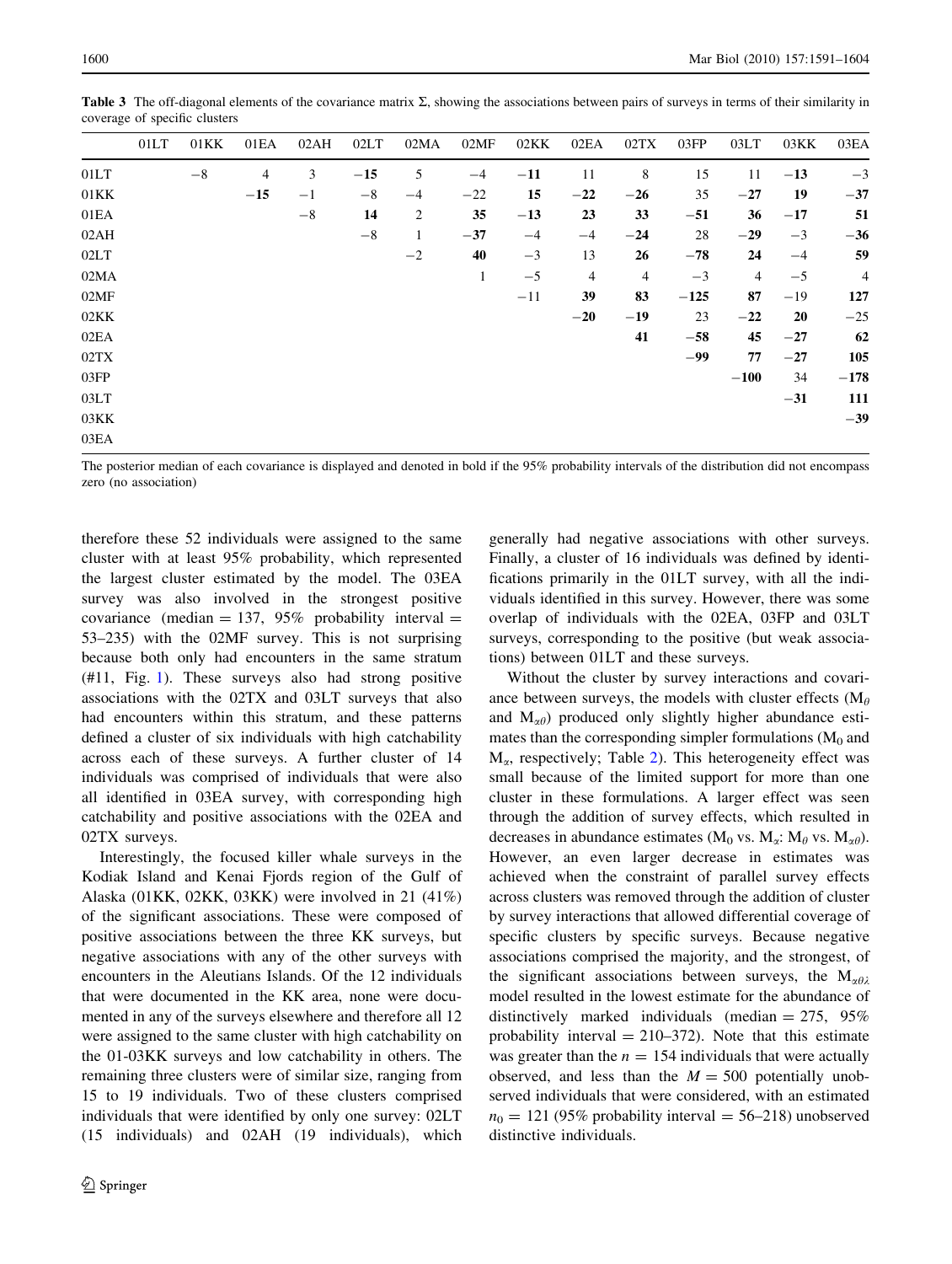There were some individuals that were judged not to be distinctive, even from a high-quality photograph that displayed the dorsal fin and saddle patch in good clarity (Fig. [2](#page-5-0)). These were typically younger individuals that had not yet acquired a dorsal fin notch or two types of secondary markings. We estimated that the average proportion  $\pi$  of individuals with distinctive markings per encounter was 0.80 (95% probability interval  $= 0.67-0.91$ ), and therefore the abundance estimate for distinctive individuals was rescaled to an overall abundance estimate of  $P = 345$ (95% probability interval  $= 255-487$ ) (Fig. 4).

# Discussion

A recurring theme in mark-recapture studies is the need to account for heterogeneity in capture probabilities. It is well established that behavioral differences among individuals are likely to produce variable probabilities of capture, and failure to account for this heterogeneity can lead to biased population estimates (Carothers [1973a,](#page-14-0) [b](#page-14-0); Otis et al. [1978](#page-15-0)). Our analyses demonstrated that important variation in identification probabilities resulted from the use of photoidentification data from killer whales encountered during opportunistic and non-systematic surveys that induced nonequal coverage of a large survey area. Combined with differential ranging patterns of different killer whale groups, this led to the situation where clusters or ''subpopulations'' were differentially covered by different surveys. Rather than pooling surveys into mark and recapture samples to reduce heterogeneity (Calambokidis and Barlow [2004](#page-14-0)), we chose instead to explicitly model both heterogeneity and dependence to learn from all the information available in the overlap of individuals between surveys. We expect that our approach will be of use to



Fig. 4 Posterior probability distribution (bars) and prior probability distribution (broken line) for the overall abundance, P, of killer whales, estimated using the best-fitting  $M_{\alpha\theta\lambda}$  model

other mark-recapture studies involving multiple observational surveys over large study areas, particularly for social cetacean species living in large stable groupings (Mann et al. [2000\)](#page-14-0) that will result in clustered heterogeneity in capture probabilities.

We modeled the clustered heterogeneity through the use of Bayesian mixture models, where the underlying density of individual identification probabilities was approximated by a mixture of distributions (West [1992\)](#page-15-0), defining clusters of individuals with similar identification histories. Additionally, dependencies between surveys that were differentially associated in space and time were estimated using a hierarchical formulation for cluster-by-survey interaction terms (Fienberg et al. [1999](#page-14-0)), where the covariance matrix provided an estimate of the association between each pair of surveys in terms of the clusters that they covered. A key feature of our approach was that we did not specify the number of clusters, but instead estimated the number of non-empty mixtures from a ceiling value using a Dirichlet Process Prior (Escobar and West [1995](#page-14-0)). Model fitting was accomplished using MCMC sampling within a Bayesian statistical framework, allowing uncertainty in mixture allocation to be propagated into a full probability distribution for population size that effectively communicated both the extent and the shape of the uncertainty (e.g., Wade [2000](#page-15-0)).

The resulting abundance estimate of 345 transient killer whales (95% probability interval  $= 255-487$ ) represents a key input parameter for ecosystem models (Guenette et al. [2006](#page-14-0)). For example, energetic calculations have suggested that fewer than 40 killer whales could have caused the recent Steller sea lion decline in the Aleutian Islands, and a group of five individuals could have accounted for the decline in sea otters, if their predation was focused entirely on these species (Williams et al. [2004](#page-15-0)). Even the lower 95% probability bound of our estimate was considerably higher than this. However, our estimates of covariance between pairs of surveys suggest spatial segregation and differential site fidelity of whales across the study area: key features of population structure that need to be considered when evaluating the intensity and distribution of predation pressure.

We estimated significant positive associations between the three surveys in the western Gulf of Alaska (01-03KK, strata 1, Fig. [1](#page-4-0)) and negative associations between these surveys and those in the Aleutian Islands, with no overlap of individuals. Similar structure may exist between the eastern and central Aleutian Islands, as none of the individuals documented around the central Aleutians (strata 13:16, Fig. [1\)](#page-4-0) have been sighted in the relatively large number of encounters in the adjacent eastern Aleutian Islands (strata 9–12). However, the absence of focused survey effort and the low sample size of encounters in the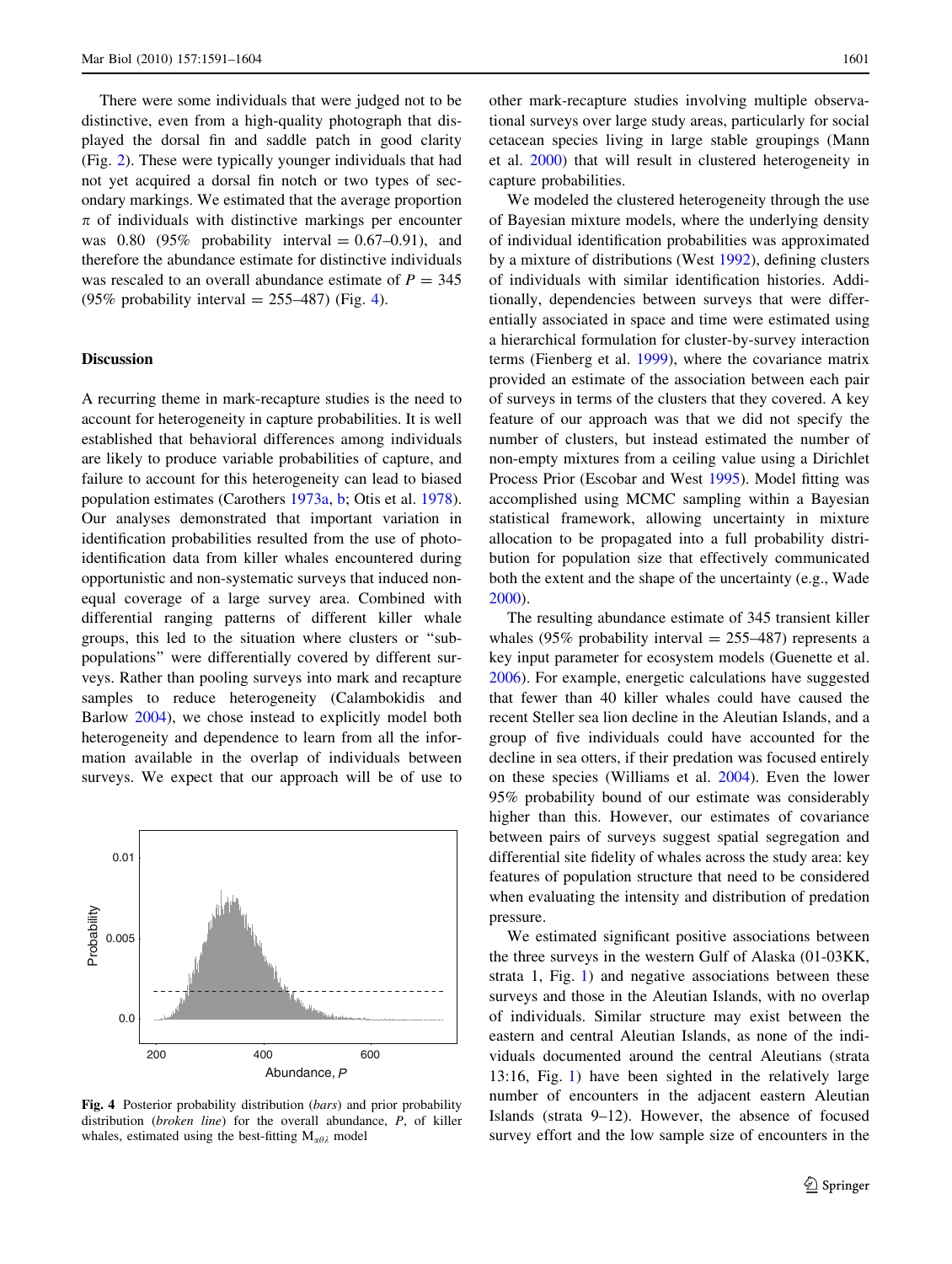<span id="page-13-0"></span>central Aleutians constrained our power to identify structural boundaries between these areas.

In contrast, we recorded the largest number of killer whale encounters in the eastern Aleutians area. Although this aggregation of sightings was partly a function of greater survey coverage, a high density of sightings in this area was also reported from randomized line-transect surveys (Zerbini et al. [2007\)](#page-15-0). The strong positive associations that we estimated between surveys with encounters in the eastern Aleutians indicated the repeated re-identification of individuals, implying a relatively high level of site fidelity of whales across different surveys and years. This apparent hot spot in distribution is likely linked to the availability of prey. The Aleutian Passes, such as Unimak and Samalga, are highly productive regions that provide important foraging areas and movement corridors for both cetaceans and pinnipeds (Sinclair et al. [2005](#page-15-0)). Recent observations during the summer months have documented predation by killer whales on a number of pinniped and cetacean species in this area (Matkin et al. [2007](#page-14-0)), with the highest number of observations involving predation on northern fur seals (Callorhinus ursinus) that are increasing in number in the area due to the growth of the Bogoslof rookery (Towell et al. [2006](#page-15-0)). This area also has a high concentration of Steller sea lions, which have been increasing in number since at least 2000 (Fritz and Stinchcomb [2005](#page-14-0)).

Interestingly, the strongest negative association was estimated between the 03FP (strata 10,12) and 03EA (stratum 11) surveys, which were geographically adjacent in the eastern Aleutians. There were also strong negative associations between the 03FP survey and all other eastern Aleutian surveys. The 03FP survey was unique in occurring earlier in the year (May 2003) and documented a large aggregation of killer whales that were feeding on young gray whales migrating northwards into the Bering Sea (Barrett-Lennard et al. 2010). In contrast, the other eastern Aleutian surveys involved encounters from June to August after most of the gray whales had moved through the area. The majority (52 out of 59) of the individuals photographed during the 03FP survey were not identified on any other survey, suggesting that most of the animals in this late-spring aggregation did not remain in the area in the summer months, possibly following migrating gray whales northwards. This underscores the fact that our abundance estimate refers to the number of killer whales that used the study area *at some time* during the study period and does not imply that all the animals remained within the area for the entire duration of the study.

Using distance-sampling data collected on three of the same surveys used here (01LT, 02LT, 03LT), it was estimated that only 251 (95% CI = 97–644) transients were present in the same study area at the time of the linetransect surveys in July and August (Zerbini et al. [2007](#page-15-0)).

This instantaneous estimate of density differs in interpretation from our mark-recapture assumption of the number of distinct animals using the area during the full study duration. Although the line-transect estimate is somewhat less precise than the mark-recapture estimate (LT 95% Confidence Intervals =  $97-644$ ; MR  $95\%$  probability intervals  $= 255-487$ , it is clear that much of the difference in estimates could be due to animals that were only encountered in the 03FP spring survey of the mark-recapture analysis and were therefore likely not present in the July–August line-transect sampling period. The complimentary inference obtained by comparing these different estimates of abundance will have to be considered when making energetic calculations of the potential impact of killer whale predation on prey populations. Specifically, it is clear that not all the individuals remain in this area at all times, resulting in temporal and spatial variation in the predation pressure on coastal marine mammals.

Acknowledgments We are grateful to many scientists and crew who participated in the survey efforts. Sue Moore and Caroline Gudmundson contributed killer whale photographs, and Alex Zerbini helped with the design of the line-transect surveys. Brian Fadely, Devin Johnson and Nancy Friday provided comments on earlier drafts, and editorial suggestions were made by Gary Duker and James Lee. JWD was supported by a postdoctoral research associateship from the National Research Council and field efforts were supported by NOAA's Steller Sea Lion Research Initiative, with specific funding from the National Marine Mammal Laboratory, the North Pacific Universities Marine Mammal Research Consortium and the Alaska SeaLife Center. Research was conducted under permits 545- 1488-03, 782-1510 or 932-1489-05 issued by the National Marine Fisheries Service.

## References

- Baird RW, Stacey PJ (1988) Variation in saddle patch pigmentation in populations of killer whales (Orcinus orca) from British Columbia and Washington State. Can J Zool 66:2582–2585
- Baird RW, Whitehead H (2000) Social organisation of mammaleating killer whales: group stability and dispersal patterns. Can J Zool 78:2096–2105
- Barrett-Lennard LG (2000) Population structure and mating patterns of killer whales, Orcinus orca, as revealed by DNA analysis. Ph.D. Dissertation, University of British Columbia,Vancouver, British Columbia
- Barrett-Lennard LG, Smith TG, Ellis GM (1996) A cetacean biopsy system using lightweight pneumatic darts, and its effect on the behavior of killer whales. Mar Mammal Sci 12:14–27
- Barrett-Lennard LG, Matkin CO, Durban JW, Saulitis EL, Ellifrit DK (2010) Gray Whale Predation and Underwarer Prey Caching by Transients Killer Whales at Unimak Island, Alaska. Mar Ecol Prog Ser (in press)
- Berkhof J, Van Mechelen I, Gelman A (2003) A Bayesian approach to the selection and testing of mixture models. Stat Sinica 13:423– 442
- Bigg MA, Olesiuk PF, Ellis GM, Ford JKB, Balcomb KC (1990) Social organization and genealogy of resident killer whales (Orcinus orca) in the coastal waters of British Columbia and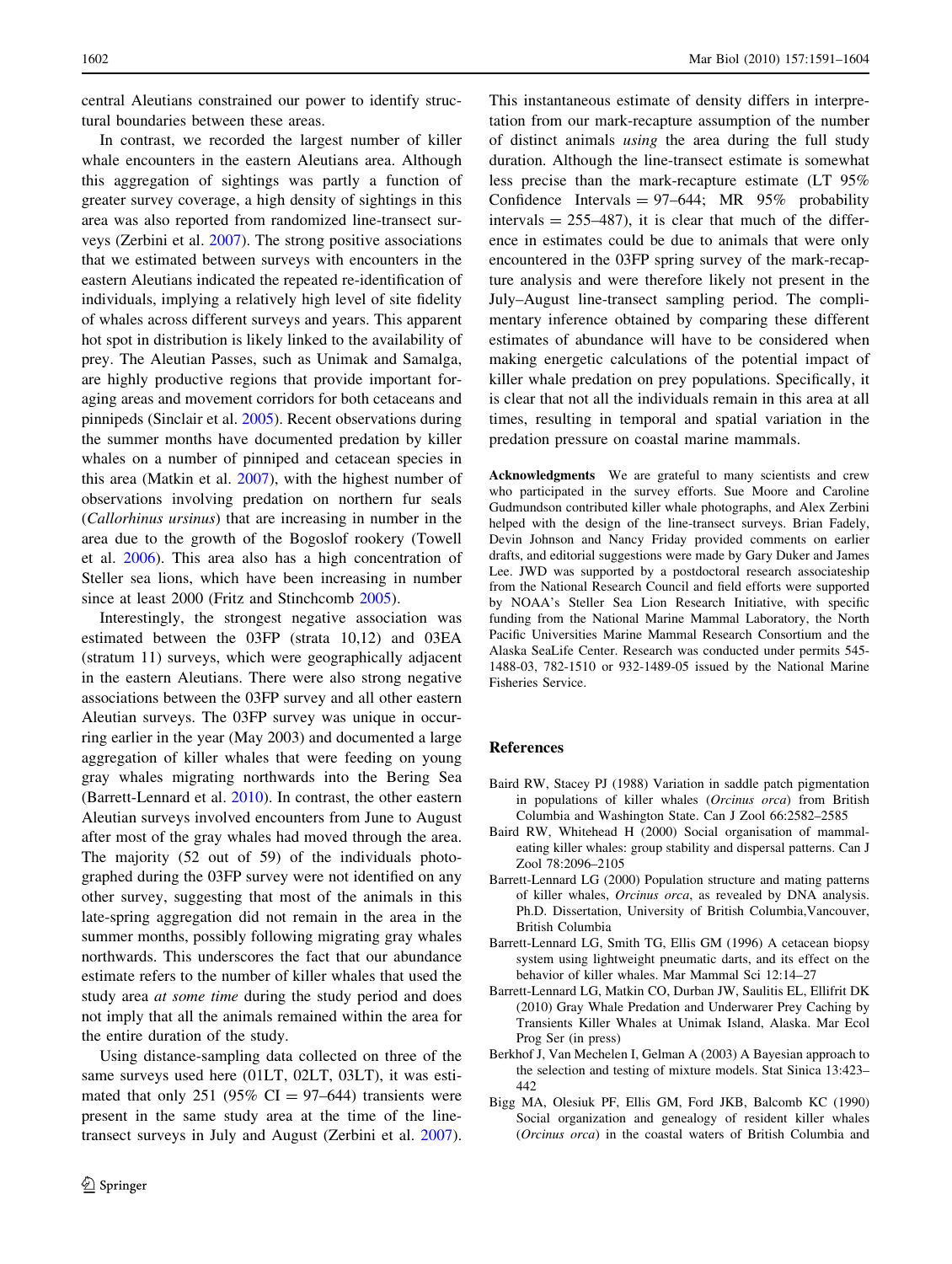<span id="page-14-0"></span>Washington State. Rep Int Whal Comm (special issue) 12:383– 405

- Black NA, Schulman-Janiger A, Ternullo RL, Guerrero-Ruiz M (1997) Killer whales of California and western Mexico: a catalog of photo-identified individuals. NOAA Technical Memo NOAA-TM-NMFS-247. US Department of Commerce, La Jolla
- Brooks SP, Gelman A (1998) General methods for monitoring convergence of iterative simulations. J Comput Graph Stat 7:434–455
- Calambokidis J, Barlow J (2004) Abundance of blue and humpback whales in the eastern North Pacific estimated by capturerecapture and line-transect methods. Mar Mammal Sci 20:63–85
- Carothers AD (1973a) Capture-recapture methods applied to a population with known parameters. J Anim Ecol 42:125–146
- Carothers AD (1973b) The effects of unequal catchability on Jolly-Seber estimates. Biometrics 29:79–100
- Chao A (2001) An overview of closed capture-recapture models. J Agric Biol Environ S 6:158–175
- Congdon P (2003) Applied Bayesian modelling. Wiley, Chichester
- Coull BA, Agresti AA (1999) The use of mixed logit models to reflect heterogeneity in capture-recapture studies. Biometrics 55:294– 301
- Dahlheim ME, Heyning JE (1999) Killer whale Orcinus orca (Linnaeus, 1758). In: Ridgway S, Reynolds J (eds) Handbook of marine mammals, vol 6. Academic, San Diego
- Dahlheim ME, Ellifrit DK, Swenson JD (1997) Killer whales of southeast Alaska. A catalogue of photo-identified individuals. Day Moon, Seattle
- Deecke VB, Ford JKB, Slater PJB (2005) The vocal behaviour of mammal-eating killer whales: communicating with costly calls. Anim Behav 69:395–405
- Demaster DP, Trites AW, Clapham P, Mizroch S, Wade P, Small RJ, Ver Hoef J (2006) The sequential megafaunal collapse hypothesis: testing with existing data. Prog Oceanogr 68:329–342
- Dey D, Muller P, Sinha D (1999) Practical nonparametric and semiparametric Bayesian statistics. Springer, New York
- Dorazio RM, Royle AJ (2003) Mixture models for estimating the size of a closed population when capture rates vary among individuals. Biometrics 59:351–364
- Durban JW, Elston DE (2005) Mark-recapture with occasion and individual effects: abundance estimation through Bayesian model selection in a fixed dimensional parameter space. J Agric Biol Environ S 10:291–305
- Durban JW, Elston DA, Ellifrit DK, Dickson E, Hammond PS, Thompson PM (2005) Multi-site mark-recapture for cetaceans: population estimates with Bayesian model averaging. Mar Mammal Sci 21:80–92
- Escobar MD, West M (1995) Bayesian density estimation and inference using mixtures. J Am Stat Assoc 90:577–588
- Estes JA, Tinker MT, Williams TM, Doak DF (1998) Killer whale predation on sea otters linking oceanic and nearshore ecosystems. Science 282:473–476
- Estes J, Doak D, Springer A, Williams T (2009) Causes and consequences of marine mammal population declines in southwest Alaska: a food-web perspective. Philos T Roy Soc B 364:1647
- Fienberg SE, Johnson MS, Junker BW (1999) Classical multilevel and Bayesian approaches to population size estimation using multiple lists. J Roy Stat Soc A 162:383–405
- Ford JKB (1989) Acoustic behaviour of resident killer whales (Orcinus orca) off Vancouver Island, British Columbia. Can J Zool 67:727–745
- Ford JKB, Ellis GM (1999) Transients: mammal-hunting killer whales. University of British Columbia Press, Vancouver
- Ford JKB, Ellis GM, Barrett-Lennard LG, Morton AB, Palm RS, Balcomb KC (1998) Dietary specialization in two sympatric

populations of killer whales (Orcinus orca) in coastal British Columbia and adjacent waters. Can J Zool 76:1456–1471

- Ford JKB, Ellis GM, Balcomb KC (2000) Killer Whales: the natural history and genealogy of Orcinus orca in British Columbia and Washington State. University of British Columbia Press, Vancouver
- Fritz LW, Stinchcomb C (2005) Aerial, ship, land-based surveys of Steller sea lions (Eumetopias jubatus) in the western stock in Alaska, June, July 2003, 2004. NOAA Technical Memo NMFS-AFSC-135. US Department of Commerce, Seattle
- Gelfand AE, Ghosh SK (1998) Model choice: a minimum posterior predictive loss approach. Biometrika 85:1–11
- Gelman A, Carlin JB, Stern HS, Rubin DB (1995) Bayesian data analysis. Chapman and Hall, London
- Gelman A, Meng X, Stern H (1996) Posterior predictive assessment of model fitness via realized discrepancies. Stat Sinica 6:733–759
- Guenette S, Heymans SJJ, Christensen V, Trites AW (2006) Ecosystem models show combined effects of fishing, predation, competition, and ocean productivity on Steller sea lions (Eumetopias jubatus) in Alaska. Can J Fish Aquat Sci 63:2495–2517
- Herman DP, Burrows DG, Wade PR, Durban JW, LeDuc RG, Matkin CO, Barrett-Lennard L, Krahn MM (2005) Feeding ecology of eastern North Pacific killer whales Orcinus orca from fatty acid, stable isotope, and organochlorine analyses of blubber biopsies. Mar Ecol Prog Ser 302:275–291
- Hoelzel AR, Dover GA (1990) Genetic differentiation between sympatric killer whale populations. Heredity 66:191–195
- Hoelzel AR, Dahlheim M, Stern SJ (1998) Low genetic variation among killer whales (Orcinus orca) in the eastern north Pacific and genetic differentiation between foraging specialists. J Hered 89:121–128
- Hoelzel AR, Natoli A, Dahlheim ME, Olavarria C, Baird RW, Black NA (2002) Low worldwide genetic diversity in the killer whale (Orcinus orca): implications for demographic history. Proc R Soc Lond B 269:1467–1473
- Krahn MM, Herman DP, Matkin CO, Durban JW, Barrett-Lennard L, Burrows DG, Dahlheim ME, Black N, LeDuc RG, Wade PR (2007) Use of chemical tracers in assessing the diet and foraging regions of eastern North Pacific killer whales. Mar Environ Res 63:91–114
- LeDuc R (2004) Report of the results of the 2002 survey for North Pacific right whales. NOAA Technical Memo NMFS-SWFSC-357. United States Department of Commerce, La Jolla
- Loughlin TR, Perlov AS, Vladimirov VA (1992) Range-wide survey and estimation of total number of steller sea lions in 1989. Mar Mammal Sci 8:220–239
- Lunn DJ, Thomas A, Best N, Spiegelhalter D (2000) WinBUGS—a Bayesian modelling framework: concepts, structure and extensibility. Stat Comput 10:325–337
- Lusseau D, Wilson B, Hammond PS, Grellier K, Durban JW, Parsons KM, Barton TR, Thompson PM (2006) Quantifying the influence of sociality on population structure in bottlenose dolphins. J Anim Ecol 75:14–24
- Mann J, Connor RC, Tyack PL, Whitehead H (2000) Cetacean societies. The University of Chicago Press, Chicago
- Matkin CO, Ellis G, Saulitis E, Barrett-Lennard L, Matkin D (1999) Killer whales of southern Alaska. North Gulf Oceanic Society, Homer
- Matkin CO, Barrett-Lennard LG, Yurk H, Ellifrit D, Trites AW (2007) Ecotypic variation and predatory behavior among killer whales (Orcinus orca) off the eastern Aleutian Islands, Alaska. Fish B-NOAA 105:74–87
- Merrick RL, Loughlin TR (1997) Foraging behavior of adult female and young-of-the-year Steller sea lions in Alaskan waters. Can J Zool 75:776–786